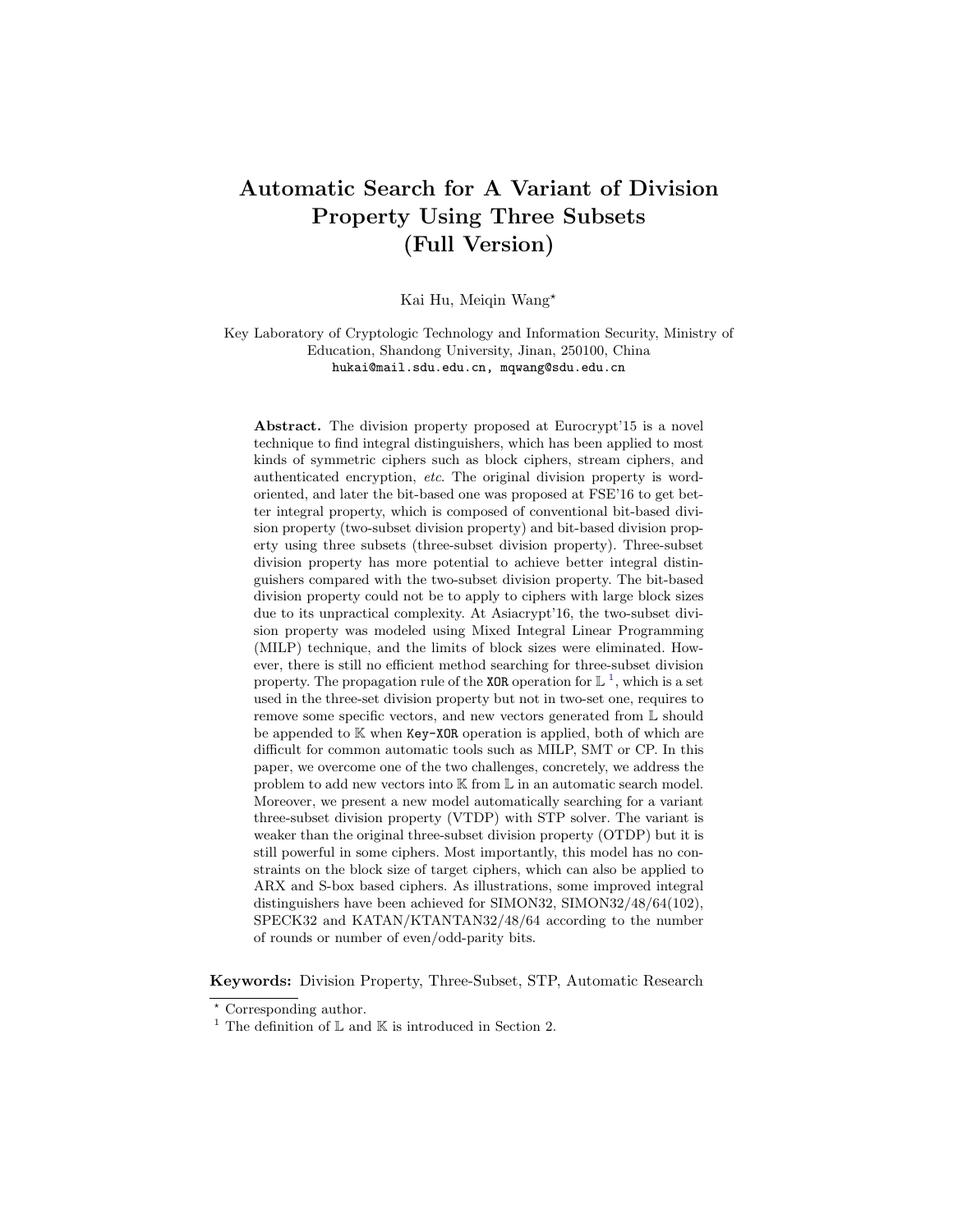### 1 Introduction

Division property, a generalization of the integral property [\[6\]](#page-20-0), was proposed by Todo at Eurocrypt'15 [\[12\]](#page-20-1), which has been applied to most kinds of symmetric ciphers, such as block ciphers, stream ciphers and authenticated encryption  $[13,14]$  $[13,14]$ , *etc.* The most impressive application is that it was used to break, for the first time, the full MISTY1 at CRYPTO'15 [\[13\]](#page-20-2). Furthermore, the division property made significant progress in the cube attack because the limits of practical data complexity have been eliminated [\[14\]](#page-20-3).

Since the division property was put forward, this cryptanalytic technique has been further investigated. The original division property  $[12]$  is word-oriented, and it can only describe the algebraic degree of S-box instead of the particular Boolean function. In order to further consider the Boolean function of S-box, Boura et al. gave more precise description for S-box in division property at CRYPTO'16 [\[3\]](#page-19-0).

At FSE'16, Todo and Morii [\[15\]](#page-20-4) introduced the bit-based division property which depicts the components of target primitive at bit level so that more information of the cipher structures can be utilized. Compared with the original word-level division property, the bit-based one is more likely to find better integral characteristics. Bit-based division property family proposed in [\[15\]](#page-20-4) includes two-subset and three-subset division property. The two- and three-subset division property classify all vectors  $u \in \mathbb{F}_2^n$  into two and three subsets, respectively, according to the parity of a Boolean polynomial related to  $\boldsymbol{u}$ . In detail, the parity is even or unknown for two-subset division property while even, odd or unknown for three-subset division property. Because the odd-parity set is extracted from the unknown set in three-subset division property, it means that more information of Boolean function is traced. Therefore, three-subset division property has more potential to achieve better integral distinguishers. For example, the 14-round integral characteristic of SIMON32 has been found by two-subset division property while 15-round integral characteristic was found by three-subset division property [\[15\]](#page-20-4).

Although the bit-based division property under Todo and Morri's framework is quite effective to find integral distinguishers, unfortunately, they can only work on ciphers with small block sizes because of the huge memory and time requirements. As pointed in  $[15]$ , for a cipher with block size n, the time and memory complexities are upper bounded by  $2^n$ . Xiang *et al.* have solved the problem of searching for two-subset division property by utilizing the MILP tools at Asiacrypt'16 [\[17\]](#page-20-5) . They transformed the search problem into an MILP problem which can be used to find division property for ciphers with large block size. Automatic tools such as MILP solvers can describe the set with some constraints and conduct some inner optimization automatically, which do not need to go through all the vectors. Xiang et al.'s method has been extended and applied to improve the integral attacks on many ciphers [\[5](#page-19-1)[,9,](#page-20-6)[10,](#page-20-7)[16\]](#page-20-8). Especially, the MILP model to search division property was used to extend the cube attack, which has improved the attacks on Trivium, Grain128a, and Acorn [\[14\]](#page-20-3).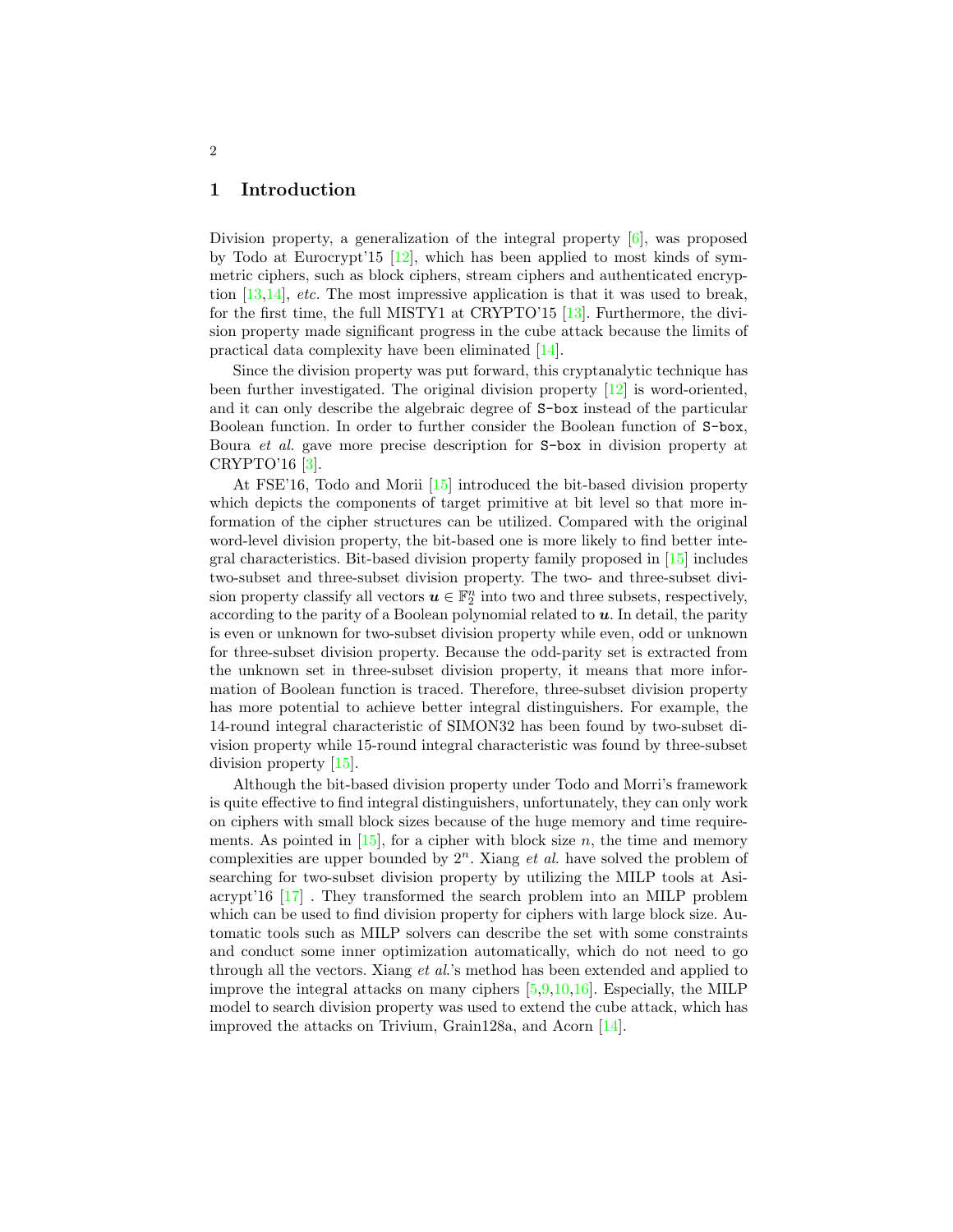Since the automatic search model for three-subset division property is still not constructed, it can be merely used on ciphers with small size until now. For two-subset division property, we only trace the set  $\mathbb K$  but both the set  $\mathbb K$ and L should be considered for three-subset division property. There are two challenges to face when we construct the automatic search model by MILP, SMT or CP. In one hand, the propagation rules for  $\mathbb L$  are very different because some vectors which appear an even number of times should be removed from  $\mathbb L$ and the propagation rule of XOR should remove the vectors occurring an even number of times, too. On the other hand, some new vectors generated from vectors in L will be added into K.

In common MILP, SMT or CP models, the constraints are used only to narrow the range of the sets which the variables belong to. There are no direct methods which can solve the two following problems as far as we know,

- 1. decide the duplicated vectors which appear even times and remove them dynamically.
- 2. extend the range of a set which the specific variable belongs to.

In this paper, we introduce one new technique by an STP solver to overcome the second problem directly. We do not remove the duplicated vectors in  $\mathbb L$  and then we get a variant of three-subset division property. Although VTDP is not more efficient than OTDP, we prove that the results of VTDP are valid and useful. Most importantly, we can automatically search for VTDP without the limits of block sizes. It can also be applied to S-box based and ARX ciphers.

#### 1.1 Our Contributions

#### 1.1.1 Automatic Search Algorithm for VTDP

In this paper, we introduce VTDP and construct a general model of automatic search for it. The details of our technical contributions are three-fold, which are listed as follows.

VTDP and Variant Three-Subset Division Trail. We describe the method to obtain VTDP from OTDP and prove the validity of this variant. Compared with OTDP, VTDP does not remove any duplicated vector in  $\mathbb L$  and modify the propagation rule of  $XOR$  for  $\mathbb{L}$ . As a result, we can prove that the integral distinguishers found by VTDP are valid according to OTDP. To construct the automatic search model for VTDP, we introduce the definition of variant threesubset division trail. The definition of division trail to illustrate the propagation of two-subset division property is introduced in [\[17\]](#page-20-5). Similarly, we define the variant three-subset division trail in order to construct the automatic search model for VTDP. With this definition, the problem of searching for VDTP can be transformed to a problem of searching for a valid variant three-subset division trail.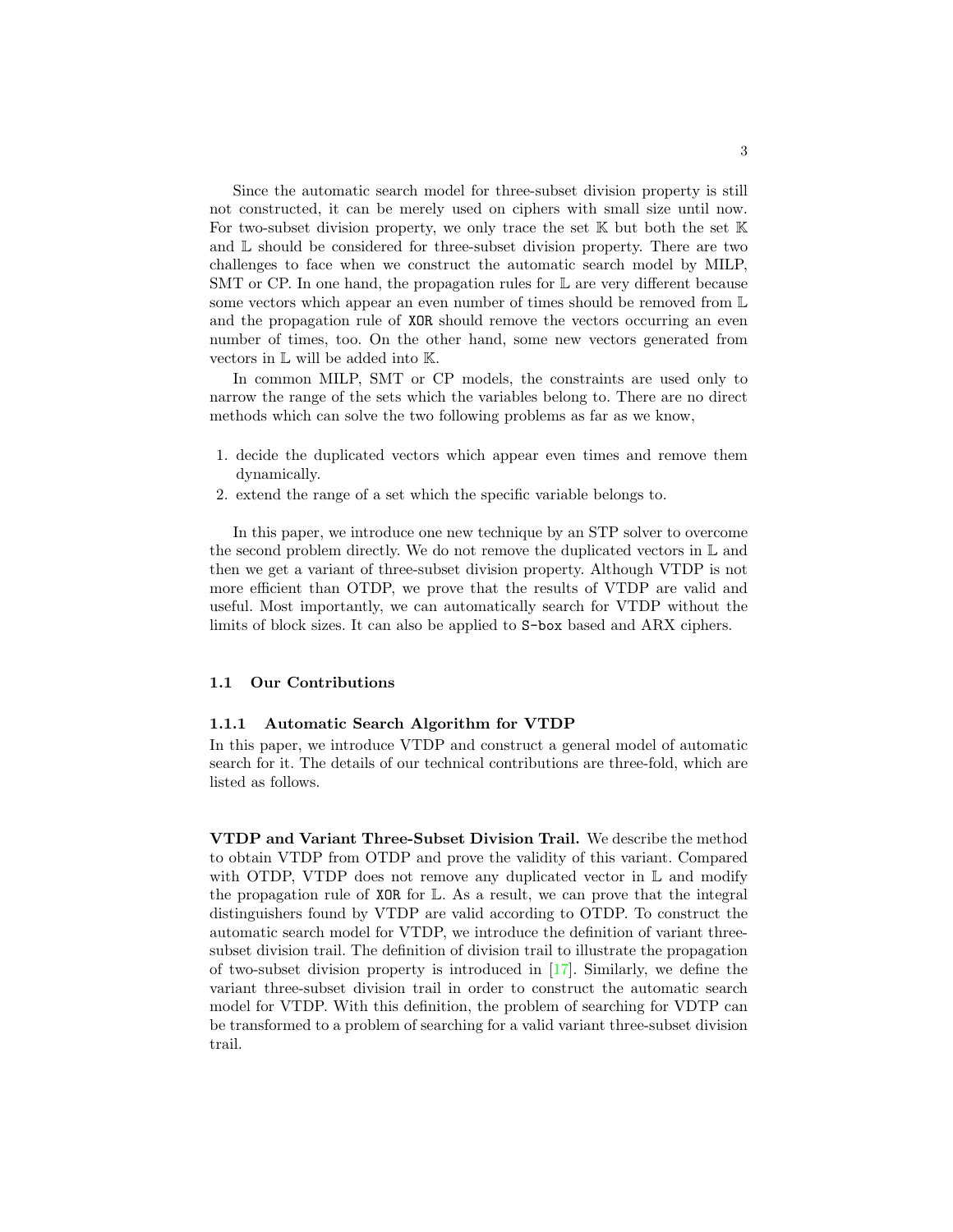Models of Key-Independent Components for L. To search for VTDP, we should build the models for propagation for  $\mathbb K$  and  $\mathbb L$ . For  $\mathbb K$ , the models are the same as those in the two-subset division property [\[11,](#page-20-9)[17\]](#page-20-5), which can be referred directly. However, we should construct the models of all kinds of operations for L. We first give a variant propagation rule of XOR for L and construct the automatic search models for common component such as Copy, AND and XOR. Then, to make our models more general, we consider Modular Addition and S-box also.

Model for Key-XOR. The difficult problem in constructing the models for VTDP is how to update the set  $K$  with the set  $L$  when a Key-XOR operation is applied to the state. By introducing the logical OR operation in STP, which is a simple but efficient solver for the theory of quantifier-free bit vectors, we succeed to solve this difficult problem. Thus, we can give a model for Key-XOR based on STP.

#### 1.1.2 Applications

We apply our model to search for integral distinguishers of SIMON [\[1\]](#page-19-2), SIMECK  $[18]$ , SIMON(102) [\[7\]](#page-20-11), SPECK  $[1]$ , KATAN/KTANTAN  $[4]$ . The results are shown in Table [1.](#page-4-0) Details for these applications are described as follows.

We first apply our model to SIMON and SIMECK. For SIMON32, VTDP can find 15 round integral distinguishers, which are more effective than two-subset division property. For the variant SIMON, SIMON(102), we get the improved integral distinguishers according to the number of even/odd-parity bits.

Compared with those from two-subset division property [\[9\]](#page-20-6), we obtained the improved integral distinguishers for KATAN/KTANTAN32/48 concerning the number rounds also, better ones according to the number of even/odd-parity bits.

For ARX cipher SPECK32, we can find an additional integral characteristic which has the same length as that discovered by the two-subset division property.

#### 1.2 Organization of The Paper

We briefly recall some background knowledge about the bit-based division property in Sect. [2.](#page-3-0) In Sect. [3,](#page-9-0) we introduce VTDP and construct the whole automatic search model for it. We show some applications of our model in Sect. [4.](#page-16-0) At last, we conclude the paper in Sect. [5.](#page-19-4)

## <span id="page-3-0"></span>2 Preliminaries

#### <span id="page-3-1"></span>2.1 Bit-Based Division Property

At Eurocrypt'15, the division property, a generalization of the integral property, was proposed [\[12\]](#page-20-1), where better integral distinguishers for word-oriented cryptographic primitives have been detected. Later, Todo and Morii introduced the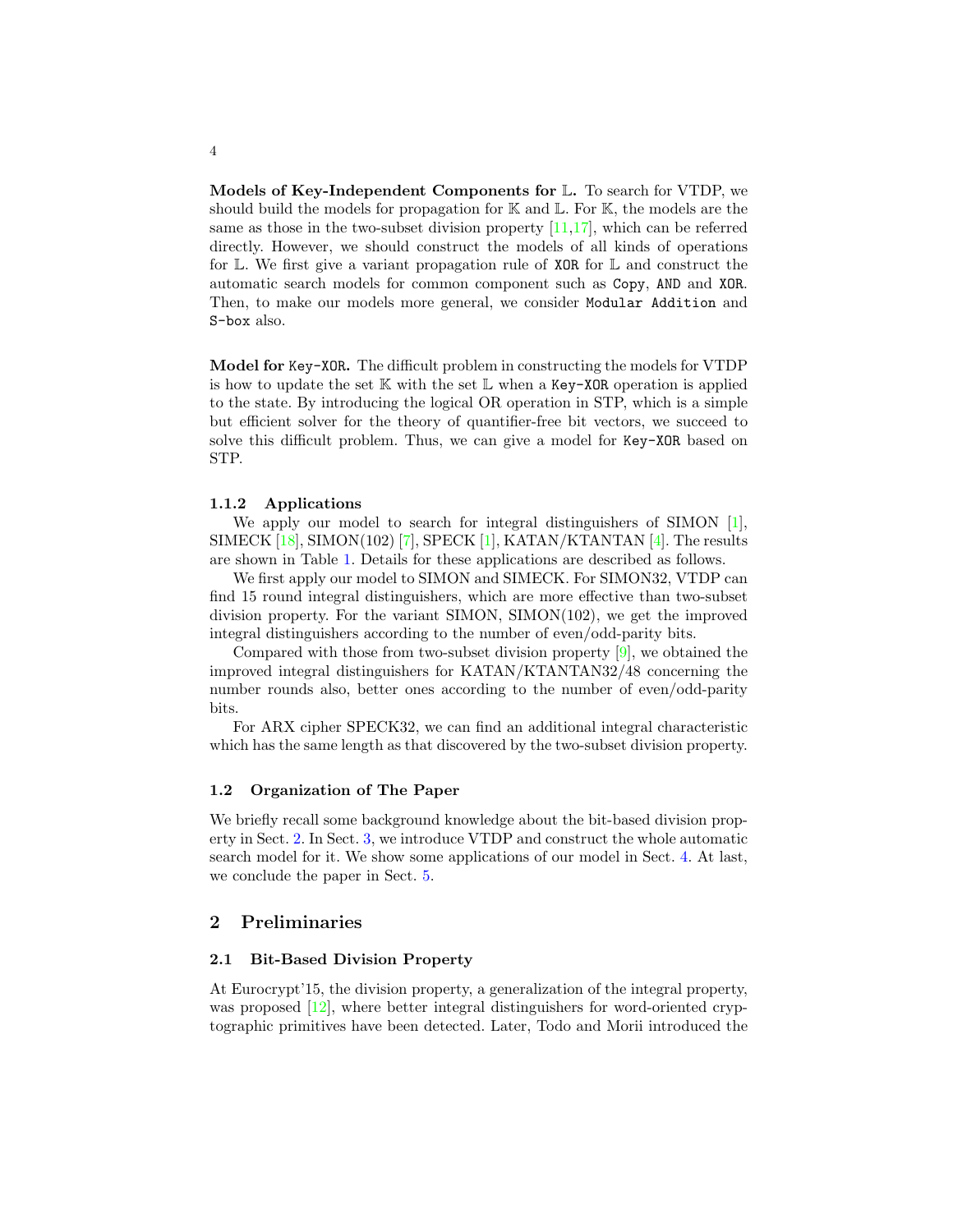| Cipher          |          |          | Number of<br>$Data   Round   even / odd-$<br>parity bits | Time             | Reference                |
|-----------------|----------|----------|----------------------------------------------------------|------------------|--------------------------|
| SIMON32         | $2^{31}$ | 14<br>15 | 32<br>3                                                  | 27s              | 17<br>$[15]$ , Sect. 4.1 |
| SIMON32(102)    | $2^{31}$ | 20       | 1                                                        |                  | 171                      |
|                 |          | 20       | 3                                                        | 25s              | Sect. 4.1                |
| SIMON48(102)    | $2^{47}$ | 28       | 1                                                        |                  | [17]                     |
|                 |          | 28       | 3                                                        | 9.3s             | Sect. 4.1                |
| SIMON64(102)    | $2^{63}$ | 36       | 1                                                        |                  | 17                       |
|                 |          | 36       | 3                                                        | 1.1 <sub>h</sub> | Sect. 4.1                |
| KATAN/KTANTAN32 | $2^{31}$ | 99       |                                                          |                  | 9                        |
|                 |          | 101<br>1 |                                                          | 5.6 <sub>h</sub> | Sect. 4.4                |
| KATAN/KTANTAN48 | $2^{47}$ | 63.5     | 1                                                        |                  | 19                       |
|                 |          | 64       | $\mathbf{1}$                                             | 16h              | Sect. 4.4                |
| KATAN/KTANTAN64 | $2^{63}$ | 72.3     | 1                                                        |                  | 191                      |
|                 |          | 72.3     | $\bf{2}$                                                 | 18 <sub>h</sub>  | Sect. 4.4                |
| SPECK32         | $2^{31}$ | 6        | 1                                                        |                  |                          |
|                 |          | 6        | $\bf{2}$                                                 | 3.5m             | Sect. 4.2                |

<span id="page-4-0"></span>Table 1. Results of VTDP for Some Ciphers

bit-based division property [\[15\]](#page-20-4) where the propagation of integral characteristic can be described in a more dedicated manner for the concrete structures of the target primitives. As a result, more rounds of integral characteristics have been found with this new technique. For example, the integral distinguishers of SIMON32 have been improved from 10-round to 15-round.

Bit-based division property traces the propagation of vectors  $\boldsymbol{u} \in \mathbb{F}_2^n$  according to the parity of  $\pi_u(x)$  for all x, where  $\pi_u(x)$  is a polynomial  $\pi_u(x) = \prod_i x_i^{u_i}$ and  $x_i, u_i$  are the *i*-th bit of vector **u** and **v**. For the traditional bit-based division property, only two cases are considered where  $u$  can be classified into two sets according to that the parity of  $\pi_u(x)$  is even or unknown. In this paper, we name it as two-subset bit-based division property.

Definition 1 (Two-Subset Bit-Based Division Property  $[15]$ ). Let X be a multiset whose elements take a value of  $\mathbb{F}_2^n$ . Let  $\mathbb{K}$  be a set whose elements take an n-dimensional bit vector. When the multiset  $X$  has the division property  ${\mathcal D}_\mathbb K^1$ , it fulfils the following conditions:

> M x∈X  $\pi_{\boldsymbol{u}}(\boldsymbol{x}) = \begin{cases} \text{unknown}, & \text{if there exist } \boldsymbol{k} \in \mathbb{K} \text{ s.t. } \boldsymbol{u} \succeq \boldsymbol{k}, \\ 0 & \text{if } \boldsymbol{u} \leq \boldsymbol{u} \end{cases}$ 0, otherwise,

where  $\mathbf{u} \succeq \mathbf{k}$  if  $u_i \geq k_i$  for all i.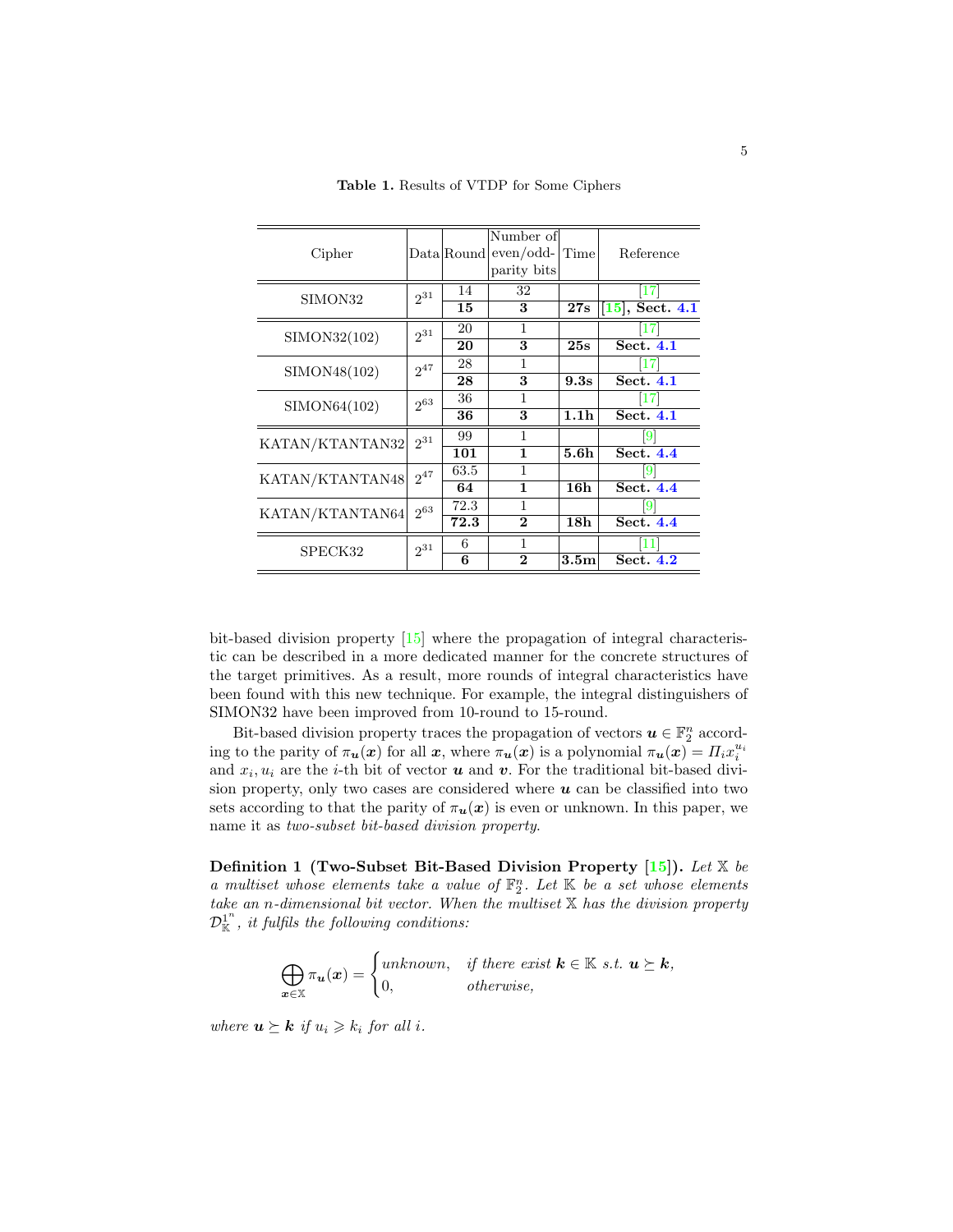The two-subset bit-based division property uses the set  $\mathbb K$  to represent the subset of **u** such that the parity of  $\pi_u(x)$  is unknown. According to [\[15\]](#page-20-4), the two-subset bit-based division property is insufficient to find more accurate integral characteristic because it cannot exploit the fact that the parity of  $\pi_u(x)$  is definitely odd. Motivated by this fact, the three-subset bit-based division property is introduced in [\[15\]](#page-20-4).

The three-subset bit-based division property classifies  $\boldsymbol{u}$  into three sets on the basis of what the parity of  $\bigoplus_{x\in\mathbb{X}} \pi_u(x)$  is unknown, definitely even or odd. Therefore, the set K is used to represent the set of u with unknown  $\bigoplus_{x\in\mathbb{X}}\pi_u(x)$ , and the set  $\mathbb L$  is used to denote the set of u with  $\bigoplus_{x\in\mathbb X}\pi_u(x)$  equal to one.

<span id="page-5-2"></span>**Definition 2** (Three-Subset Bit-Based Division Property [\[15\]](#page-20-4)). Let  $\mathbb{X}$  be a multiset whose elements take a value of  $\mathbb{F}_2^n$ . Let  $\mathbb K$  and  $\mathbb L$  be two sets whose elements take n-dimensional bit vectors. When the multiset  $X$  has the division property  $\mathcal{D}^{1^n}_{\mathbb{K}, \mathbb{L}}$ , it fulfils the following conditions:

$$
\bigoplus_{\mathbf{x}\in\mathbb{X}}\pi_{\mathbf{u}}(\mathbf{x}) = \begin{cases}\nunknown, & if there exist \mathbf{k}\in\mathbb{K} \ s.t. \ \mathbf{u}\succeq \mathbf{k} \\
1, & else if there is \mathbf{l}\in\mathbb{L} \ s.t. \ \mathbf{u} = \mathbf{l} \\
0, & otherwise\n\end{cases}.
$$

According to [\[15\]](#page-20-4), if there are  $k \in \mathbb{K}$  and  $k' \in \mathbb{K}$  satisfying  $k \succeq k'$ , then k is redundant. Moreover, if there are  $l \in \mathbb{L}$  and  $k \in \mathbb{K}$ , the vector l is also redundant if  $l \geq k$ . The redundant vectors in K and L will not affect the parity of  $\pi_u(x)$ for any  $u$ .

Since we only focus on the bit-based division property in this paper, all notations of division property is for the bit level by default if we do not declare it.

#### Propagation Rules

<span id="page-5-0"></span>those for K are the same as those of two-subset one.

**Rule 1 (Copy [\[15\]](#page-20-4))** Let F be a copy function, where the input  $(x_1, x_2, \ldots, x_m)$ takes values of  $(\mathbb{F}_2)^n$ , and the output is calculated as  $(x_1, x_1, x_2, x_3, \ldots, x_m)$ . Let X and Y be the input and output multiset, respectively. Assume that X has  $\mathcal{D}^{1^m}_{\mathbb{K}, \mathbb{L}}$ ,  $\mathbb Y$  has  $\mathcal{D}^{1^{m+1}}_{\mathbb K',\mathbb L'}$ , where  $\mathbb K'$  and  $\mathbb L'$  are computed as

$$
\mathbb{K}' \leftarrow \begin{cases} (0, 0, k_2, \dots, k_m), & \text{if } k_1 = 0 \\ (1, 0, k_2, \dots, k_m), (0, 1, k_2, \dots, k_m), & \text{if } k_1 = 1 \end{cases},
$$
\n
$$
\mathbb{L}' \leftarrow \begin{cases} (0, 0, l_2, \dots, l_m), & \text{if } l_1 = 0 \\ (1, 0, l_2, \dots, l_m), (0, 1, l_2, \dots, l_m), (1, 1, l_2, \dots, l_m), & \text{if } l_1 = 1 \end{cases}.
$$

<span id="page-5-1"></span>from  $k \in \mathbb{K}$  and  $l \in \mathbb{L}$ , respectively.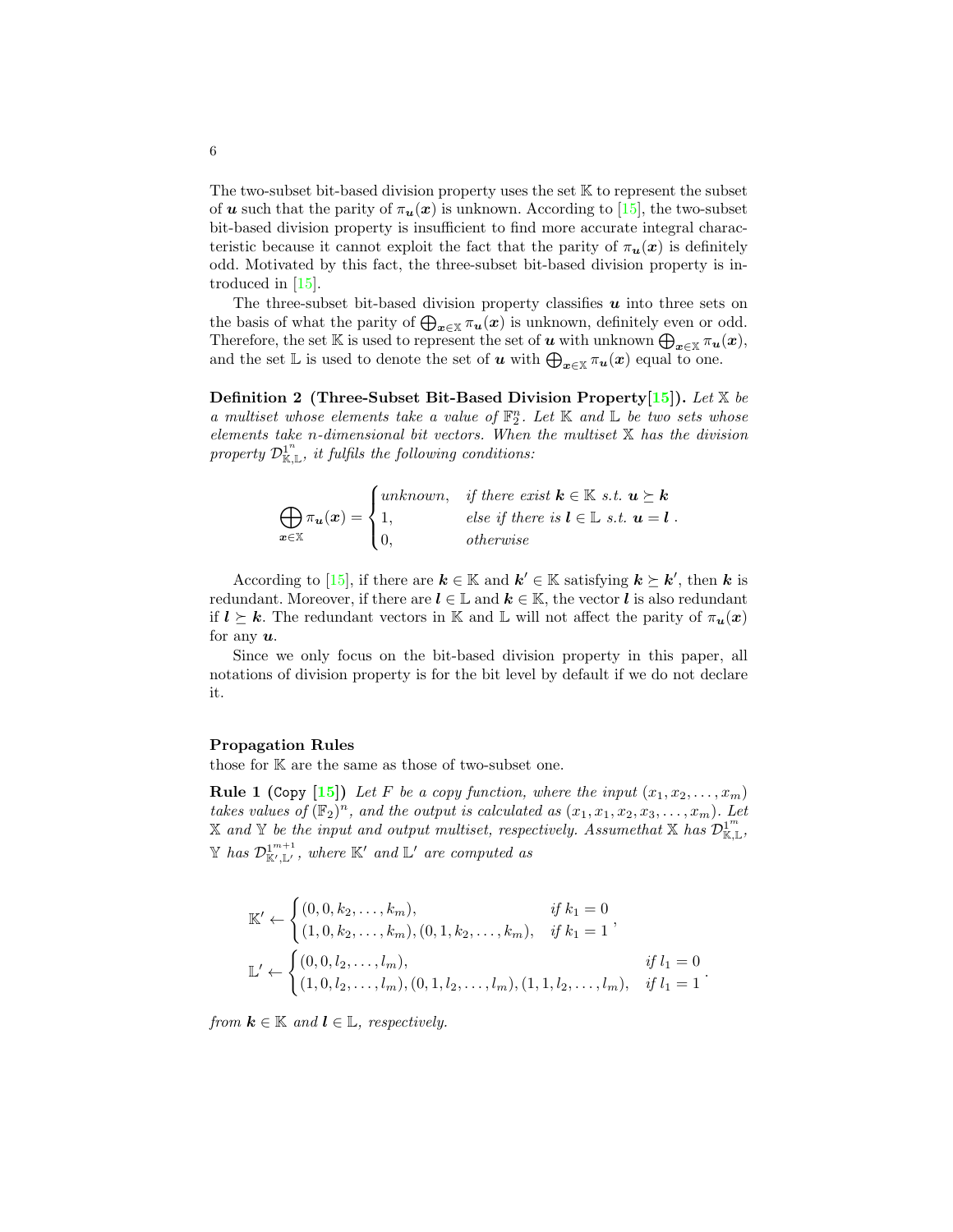**Rule 2 (AND [\[15\]](#page-20-4))** Let F be a function compressed by an AND, where the input  $(x_1, x_2, \ldots, x_m)$  takes values of  $(\mathbb{F}_2)^m$ , and the output is calculated as  $(x_1 \wedge$  $(x_2, x_3, \ldots, x_m)$ . Let X and Y be the input and output multiset, respectively. Assume that  $X$  has  $\mathcal{D}_{\mathbb{K},\mathbb{L}}^{1^m}$ ,  $Y$  has  $\mathcal{D}_{\mathbb{K}',\mathbb{L}'}^{1^{m-1}}$ , where  $\mathbb{K}'$  is computed from  $k \in \mathbb{K}$  as

$$
\mathbb{K}' \leftarrow \left( \left\lceil \frac{k_1 + k_2}{2} \right\rceil, k_3, k_4, \ldots, k_m \right).
$$

Moreover,  $\mathbb{L}'$  is computed from  $\mathbf{l} \in \mathbb{L}$  s.t.  $(l_1, l_2) = (0, 0)$  or  $(1, 1)$  as

$$
\mathbb{L}' \leftarrow \left( \left\lceil \frac{l_1 + l_2}{2} \right\rceil, l_3, l_4, \ldots, l_m \right).
$$

<span id="page-6-1"></span>**Rule 3 (XOR [\[15\]](#page-20-4))** Let F be a function compressed by an XOR, where the input  $(x_1, x_2, \ldots, x_m)$  takes values of  $(\mathbb{F}_2)^m$ , and the output is calculated as  $(x_1 \oplus$  $(x_2, x_3, \ldots, x_m)$ . Let X and Y be the input and output multiset, respectively. Assume that X has  $\mathcal{D}_{\mathbb{K},\mathbb{L}}^{1^m}$ , Y has  $\mathcal{D}_{\mathbb{K}',\mathbb{L}'}^{1^{m-1}}$ , where  $\mathbb{K}'$  is computed from  $k \in \mathbb{K}$  s.t.  $(k_1, k_2) = (0, 0), (1, 0), \text{ or } (0, 1) \text{ as}$ 

$$
\mathbb{K}' \leftarrow (k_1 + k_2, k_3, k_4, \ldots, k_m).
$$

Moreover,  $\mathbb{L}'$  is computed from  $\mathbf{l} \in \mathbb{L}$  s.t.  $(l_1, l_2) = (0, 0), (1, 0), \text{ or } (0, 1)$  as

$$
\mathbb{L}' \stackrel{x}{\leftarrow} (l_1 + l_2, l_3, l_4, \dots, l_m),
$$

where  $\mathbb{L} \stackrel{x}{\leftarrow} \mathbf{l}$  means

$$
\mathbb{L} = \begin{cases} \mathbb{L} \cup \{l\} & \text{if the original } \mathbb{L} \text{ does not include } l, \\ \mathbb{L} \setminus \{l\} & \text{if the original } \mathbb{L} \text{ includes } l. \end{cases}
$$

Boura *et al.* presented the propagation rules of  $S$ -box for K at bit-level in [\[3\]](#page-19-0) for the first time. We summarize the technique in Rule [4.](#page-6-0)

<span id="page-6-0"></span>Rule 4 (Bit-Based S-box for  $\mathbb{K} [3]$  $\mathbb{K} [3]$ ) Let  $F : \mathbb{F}_2^m \to \mathbb{F}_2^n$  be a function of substitution composed of  $(f_1, f_2, \ldots, f_n)$ , where the input  $\boldsymbol{x} = (x_1, x_2, \ldots, x_m)$  takes values of  $(\mathbb{F}_2)^m$ , and the output  $\mathbf{y} = (y_1, y_2, \dots, y_n)$  is calculated as

$$
y_1 = f_1(x_1, x_2, \dots, x_m),
$$
  
\n
$$
y_2 = f_2(x_1, x_2, \dots, x_m),
$$
  
\n
$$
\vdots
$$
  
\n
$$
y_n = f_n(x_1, x_2, \dots, x_m).
$$

For each vector  $u \in \mathbb{K}$  representing the input division property, check each vector  $\bm{v}\in\mathbb{F}_2^n$  whether the polynomial  $\pi_{\bm{v}}(\bm{y})$  contains any monomial  $\pi_{\bm{k}'}(\bm{x})$  that  $\bm{k}'\succeq\bm{k}.$ If so, then  $(\mathbf{u}, \mathbf{v})$  is a valid division trail for the S-box function.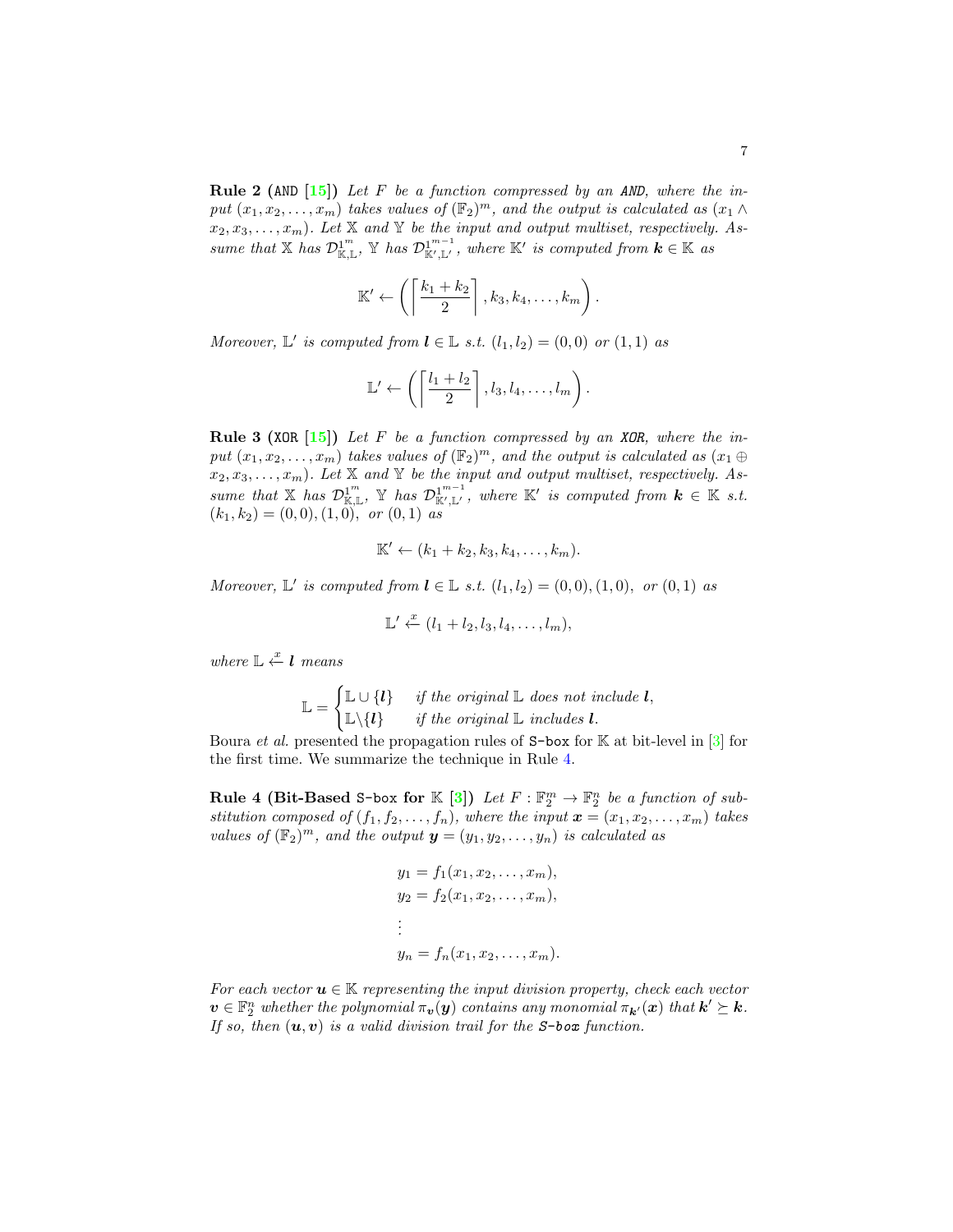Modular Addition is the nonlinear component of ARX ciphers. The Modular Addition operation can be decomposed into a series of basic operations such as Copy, AND and XOR. Let  $x = (x_0, x_1, \ldots, x_{n-1}), y = (y_0, y_1, \ldots, y_{n-1})$  and  $z = (z_0, z_1, \ldots, z_{n-1})$ . If  $z = x \boxplus y$ , the Boolean function of  $z_i$  can be iteratively expressed as follows,

<span id="page-7-0"></span>
$$
z_{n-1} = x_{n-1} \oplus y_{n-1} \oplus c_{n-1}, c_{n-1} = 0,
$$
  
\n
$$
z_i = x_i \oplus y_i \oplus c_i, c_i = x_{i+1} \cdot y_{i+1} \oplus (x_{i+1} \oplus y_{i+1}) \cdot c_{i+1},
$$
  
\n
$$
i = n-2, n-3, ..., 0.
$$

With some auxiliary variables, Sun *et al.* modeled Modular Addition at Aisacrypt'17 in  $[11]$  as follows.

Rule 5 (Modular Addition for K [\[11\]](#page-20-9)) Let  $(a_0, a_1, \ldots, a_{n-1}, b_0, b_1, \ldots, b_{n-1},$  $d_0, d_1, \ldots, d_{n-1}$ ) be a division trail of n-bit Modular Addition operation, to describe the division property propagation, the Copy, AND and XOR models should be applied in a specific order specified in Appendix [A.](#page-21-0)

<span id="page-7-1"></span>Rule 6 (Key-XOR) Assuming F is a component of Key-XOR,  $(\mathbb{K}, \mathbb{L})$  and  $(\mathbb{K}', \mathbb{L}')$ are the input and output division property, respectively. According to [\[15\]](#page-20-4), the propagation is as follows,

$$
\mathbb{L}' \leftarrow l, \text{ for } l \in \mathbb{L},
$$
  
\n
$$
\mathbb{K}' \leftarrow k, \text{ for } k \in \mathbb{K},
$$
  
\n
$$
\mathbb{K}' \leftarrow (l_1, l_2, \dots l_i \vee 1, \dots, l_m), \text{ for } l \in \mathbb{L} \text{ satisfying } l_i = 0, 1 \leq i \leq m.
$$

#### 2.2 Automatic Search for Bit-Based Division Property

As pointed in [\[15\]](#page-20-4), the time and memory complexities for bit-based division property are upper-bounded by  $2^n$ , where n denotes the block length. Therefore, the bit-based division property was just applied to SIMON32 and SIMECK32 in [\[15\]](#page-20-4).

Recently, the techniques of automatic search for distinguishers have developed a lot. Automatic search can trace the transitions of sets in an efficient way. The propagation of vectors can be modeled by a serial of constrained optimization or decision statements. The technique has been used to find better differential and linear characteristics. Especially, it is very efficient to search for the division property.

Xiang et al. transformed the problem of finding two-subset division property into an MILP problem for the first time [\[17\]](#page-20-5). With the help of MILP solver Gurobi, they can find division property for ciphers with large block sizes, e.g., SIMON128 or PRESENT. To search for two-subset bit-based division property, they introduced the definition of two-subset division trail.

Definition 3 (Two-Subset Division Trail [\[17\]](#page-20-5)). Let us consider the propagation of the division property  $\{k\} \stackrel{\text{def}}{=} \mathbb{K}_0 \to \mathbb{K}_1 \to \ldots \to \mathbb{K}_r$ . Moreover, for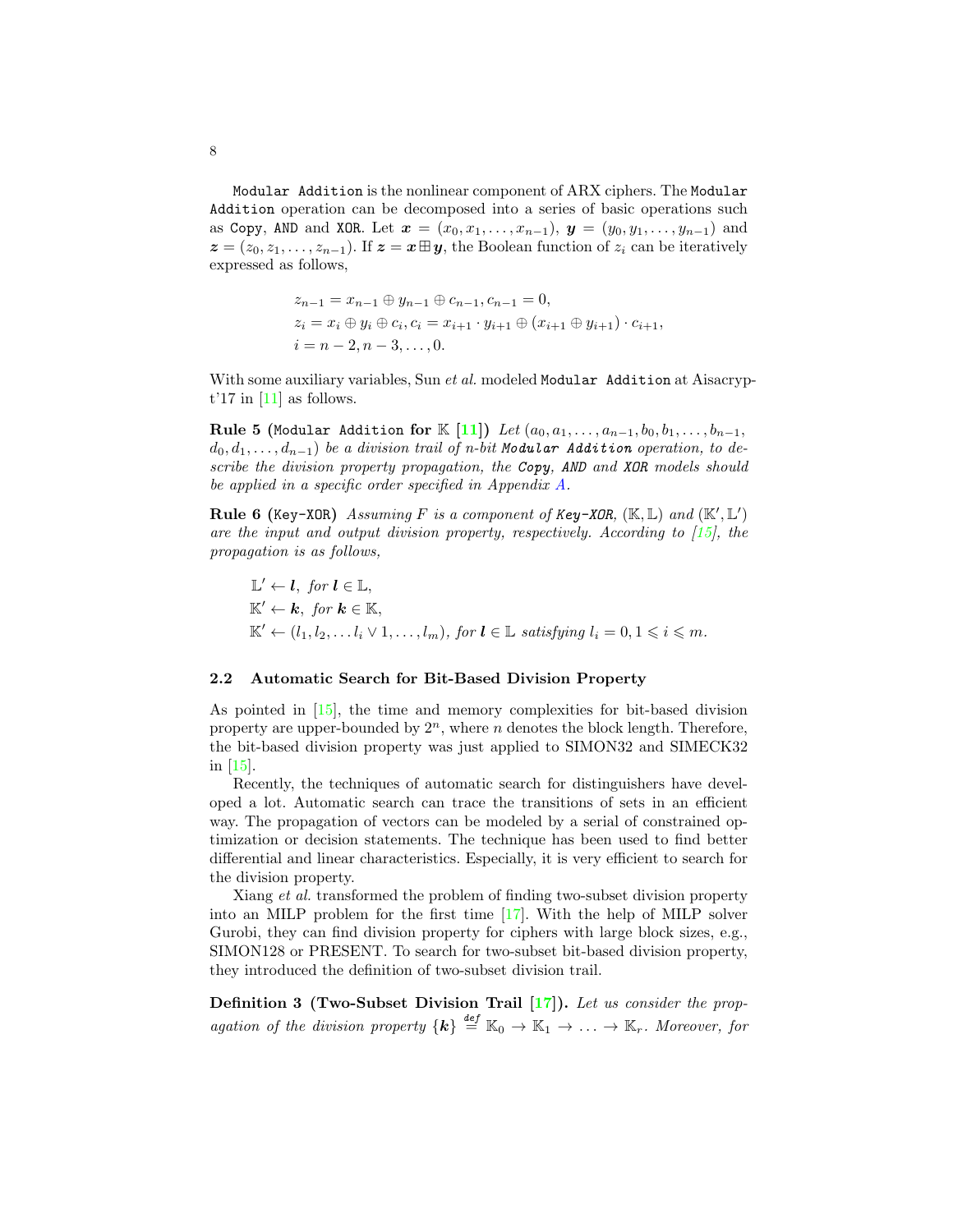any vector  $\mathbf{k}_{i+1}^* \in \mathbb{K}_{i+1}$ , there must exit a vector  $\mathbf{k}_i^* \in \mathbb{K}_i$  such that  $\mathbf{k}_i^*$  can propagate to  $\mathbf{k}_{i+1}^*$  by the propagation rules of the division property. Furthermore, for  $(k_0, k_1, \ldots, k_r) \in \mathbb{K}_0 \times \mathbb{K}_1 \times \ldots \times \mathbb{K}_r$  if  $k_i$  can propagate to  $k_{i+1}$  for all  $i \in \{0, 1, \ldots, r-1\}$ , we call  $(\mathbf{k}_0 \to \mathbf{k}_1 \to \ldots \to \mathbf{k}_r)$  an r-round division trail.

2.2.1 Models of Propagation with SMT/SAT Since we will use STP solver to implement our model, we introduce the  $SMT/SAT$  models for  $K$  describing the basic components Copy, AND, XOR and complex components Modular Addition according to Rule [5.](#page-7-0)

Model 1 (Bit-Based Copy for K [\[11\]](#page-20-9) ) Denote (a)  $\xrightarrow{c_{opp}} (b_0, b_1)$  a division trail of Copy operation, the following logical equations are sufficient to depict the propagation of bit-based division trail,

$$
\left\{ \begin{aligned} &\bar{b}_0\vee \bar{b}_1=1\\ &a\vee b_0\vee \bar{b}_1=1\\ &a\vee \bar{b}_0\vee b_1=1\\ &\bar{a}\vee b_0\vee b_1=1 \end{aligned} \right. .
$$

Model 2 (Bit-Based XOR for K [\[11\]](#page-20-9)) Denote  $(a_0, a_1) \stackrel{\text{XOR}}{\longrightarrow} (b)$  a division trail of XOR function, the following logical equations are sufficient to evaluate the bitbased division trail through XOR operation,

$$
\begin{cases} \bar{a}_0 \vee \bar{a}_1 = 1 \\ a_0 \vee a_1 \vee \bar{b} = 1 \\ a_0 \vee \bar{a}_1 \vee b = 1 \\ \bar{a}_0 \vee a_1 \vee b = 1 \end{cases}.
$$

Model 3 (Bit-Based AND for  $\mathbb{K}$  [\[11\]](#page-20-9)) Denote  $(a_0, a_1) \stackrel{\text{AND}}{\longrightarrow} (b)$  a division trail of AND function, the following logical equations are sufficient to evaluate the bitbased division trail through AND operation,

$$
\begin{cases} \bar{a}_1 \vee b = 1 \\ a_0 \vee a_1 \vee \bar{b} = 1 \\ \bar{a}_0 \vee b = 1 \end{cases}
$$

.

Model 4 (Bit-Based Modular Addition for  $K$  [\[11\]](#page-20-9)) According to Rule [5,](#page-7-0) we can use the models of basic operations Copy, AND and XOR and some auxiliary variables to implement the Modular Addition.

2.2.2 Initial and Stopping Rules of Two-Subset Division Property An MILP or SMT/SAT model to search for two-subset bit-based division property needs to set proper initial and stopping rules, i.e., assign values to the initial and output variables in the division trail.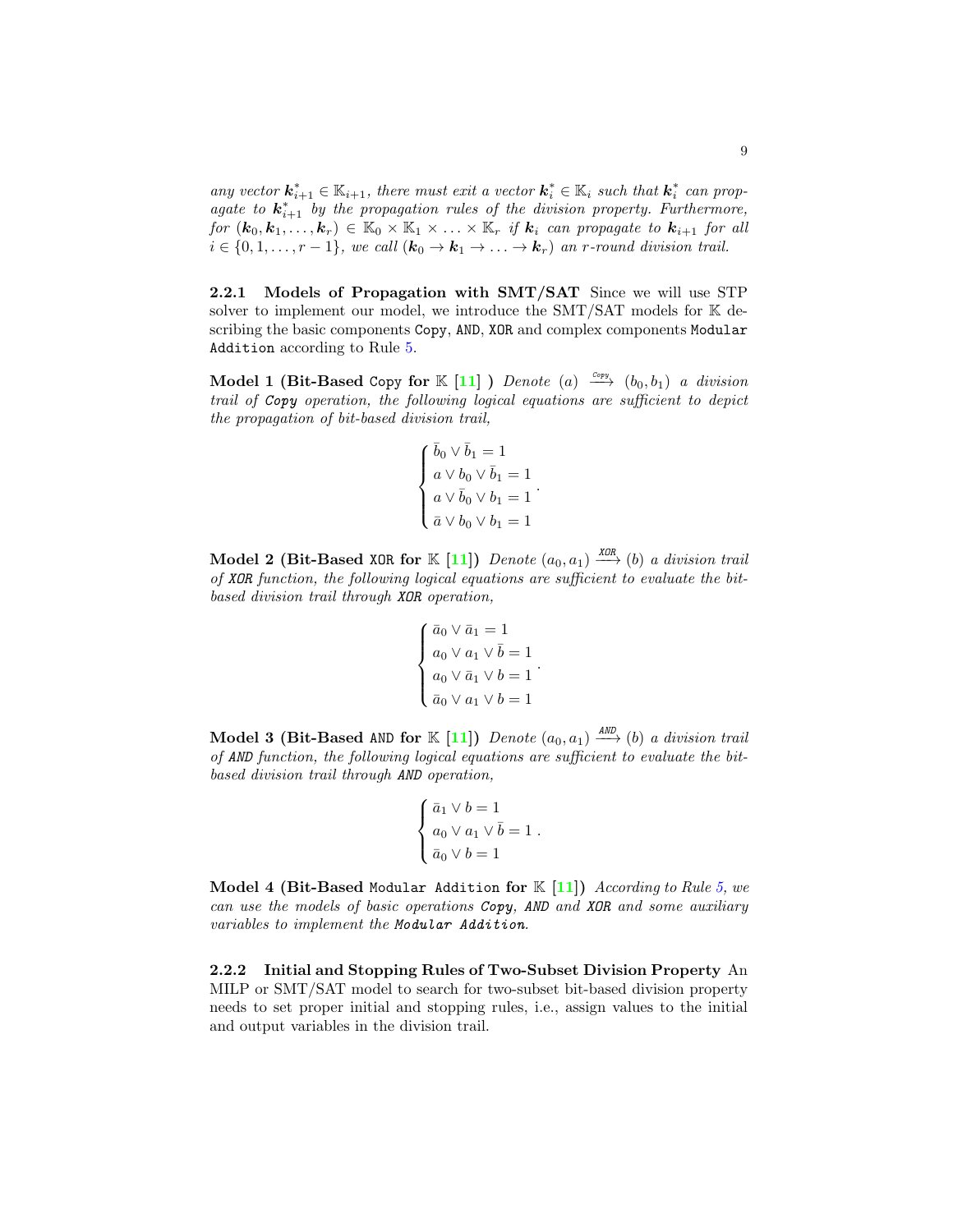Assume that  $(a_0^0, a_1^0, \ldots, a_{n-1}^0) \to \ldots \to (a_0^r, a_1^r, \ldots, a_{n-1}^r)$  is an *r*-round division trail for an *n*-bit length cipher. Let  $\mathcal{D}_{\mathbf{k}}^{1^n}$  denote the initial division property with  $k = (k_0, k_1, \ldots, k_{n-1})$ , and then we append the following constraints to the search model,

$$
a_i^0 = k_i, \ i = 0, 1, 2, \cdots, n-1.
$$

To check whether the  $i_0$ -th  $(0 \leq i_0 \leq n-1)$  output bit is balanced or not, we just add constraints on  $a_i^r$   $(i = 0, 1, \ldots, n - 1)$  that

$$
a_i^r = \begin{cases} 1, & if \ i = i_0, \\ 0, & else. \end{cases}
$$

If there is a division trail, the  $i_0$ -th output bit is decided as unknown; otherwise, the  $i_0$ -th output bit is balanced.

### <span id="page-9-0"></span>3 Search for Variant Three-Subset Division Property

#### 3.1 Variant of Three-Subset Division Property

<span id="page-9-2"></span>Firstly, we introduce a compromising propagation rule of XOR for L for VTDP as follows,

**Rule 7 (Variant XOR)** Let  $F$  be a function compressed by an XOR, where the input  $(x_1, x_2, \ldots, x_m)$  takes values of  $(\mathbb{F}_2)^m$ , and the output is calculated as  $(x_1 \oplus x_2, x_3, \ldots, x_m)$ . Let X and Y be the input and output multiset, respectively. Assuming that  $X$  has  $\mathcal{D}_{\mathbb{K},\mathbb{L}}^{1^m}$ ,  $Y$  has  $\mathcal{D}_{\mathbb{K}',\mathbb{L}'}^{1^{m-1}}$ , where  $\mathbb{K}'$  is computed from  $k \in \mathbb{K}$  s.t.  $(k_1, k_2) = (0, 0), (1, 0), \text{ or } (0, 1)$  as

$$
\mathbb{K}' \leftarrow (k_1 + k_2, k_3, k_4, \ldots, k_m).
$$

Moreover,  $\mathbb{L}'$  is computed from  $\mathbf{l} \in \mathbb{L}$  s.t.  $(l_1, l_2) = (0, 0), (1, 0), \text{ or } (0, 1)$  as

<span id="page-9-1"></span>
$$
\mathbb{L}' \leftarrow (l_1 + l_2, l_3, l_4, \ldots, l_m),
$$

In VTDP, we do not remove the duplicated vectors which appear even number of times in L, and there are no other differences between VTDP and OTDP.

In VTDP, some duplicated vectors which appear even times will further generate some unexpected vectors in  $\mathbb L$  and  $\mathbb K$  by Key-XOR. As a result, there are many unexpected division trails in  $\mathbb K$  and  $\mathbb L$ . Note that these extra trails will not change the original division trails inherited from OTDP if we do not remove the redundant vectors. Let  $\mathbb{K}_V$  and  $\mathbb{L}_V$  be the set containing all the division trails from all the duplicated vectors which appears even times and  $\mathbb{K}_O$  and  $\mathbb{L}_O$  be the set containing all the division trails which are from the OTDP. The following proposition describes the relationships between VTDP and OTDP.

Proposition 1. Regarding one fixed bit of ciphertext, the VTDP will determine the parity of this bit by checking the vectors in  $\mathbb K$  and  $\mathbb L$  after r-round encryption. Compared with the results from OTDP, those from VTDP satisfy the following three properties.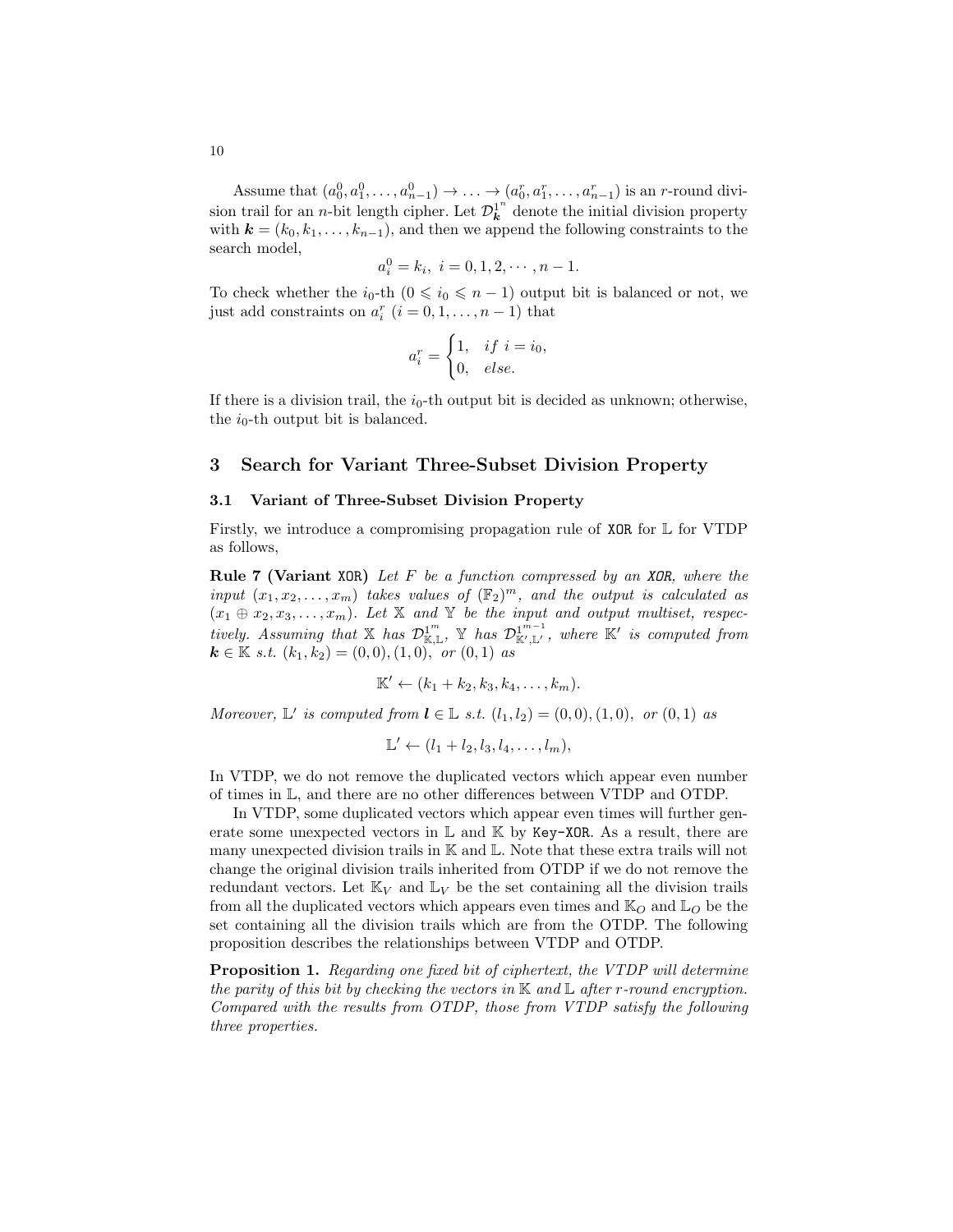- 1. If VTDP indicates that the parity of the bit is not unknown (even or odd), the parity of this bit is not unknown, too, according to OTDP.
- 2. If VTDP indicates that the parity of the bit is even, the parity of this bit is really even.
- 3. If VTDP indicates that the parity of the bit is odd, the parity of this bit will be constant.

The proof is provided in Appendix [B.](#page-21-1) According to Prop. [1,](#page-9-1) we can illustrate the relationship between VTDP and OTDP by Fig. [1.](#page-10-0) In Fig. [1,](#page-10-0) the colors represent the results based on OTDP while the line patterns stand for those based on VTDP. If one bit is determined as an odd-parity bit, we can know the bit is definitely not unknown. Therefore, we can still obtain some useful information from these results. In practice, we can encrypt all possible plaintexts by traversing all active plaintext bits under a random key, and Xor all the correponding considered ciphtext bits to determine the parity of the considered ciphertext bits. This parity result holds for any key, which can be applied to attack the target cipher with any key. In other words, with our searching result, the test for only one key can achieve the available integral distinguisher for any key. Thus, our searching result is significant for attack. It is reasonable to encrypt the plaintexts because we need all the details of the cipher structure except the key-schedule to construct the model to search for VTDP. Note that the requirement also lies in the algorithm to search for OTDP [\[15\]](#page-20-4).

<span id="page-10-0"></span>

#### 3.2 Variant Three-Subset Division Trail

To model the the automatic search for VTDP, we introduce the variant threesubset division trail.

Definition 4 (Variant Three-Subset Division Trial). Let us consider the propagation of the division property  $\{(\mathbf{k},l)\}\stackrel{def}{=}\mathbb{K}_0\times\mathbb{L}_0\to\mathbb{K}_1\times\mathbb{L}_1\to\cdots\to$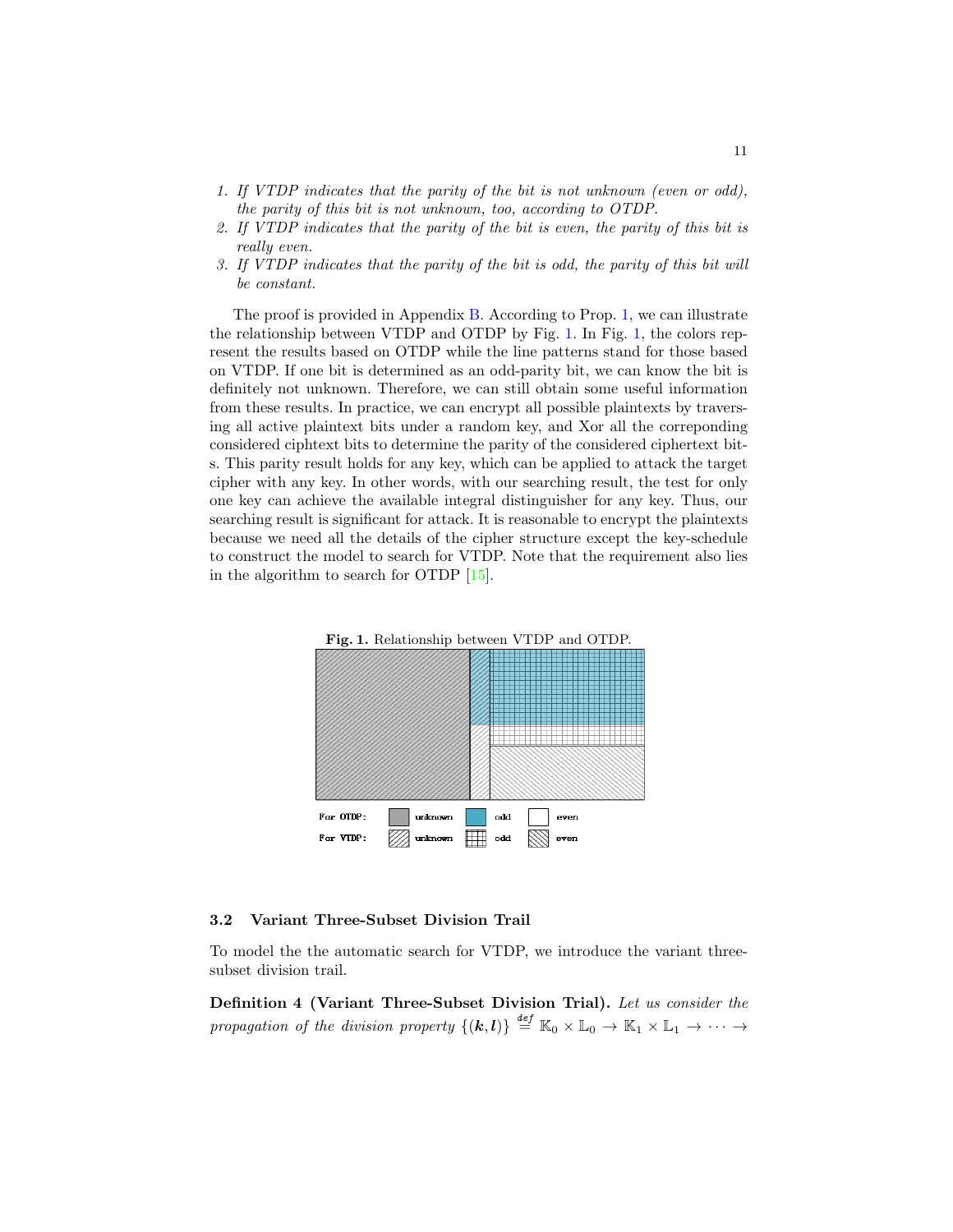$\mathbb{K}_r \times \mathbb{L}_r$ . Moreover, for any vector tuple  $(\mathbf{k}_{i+1}^*, \mathbf{l}_{i+1}^*), \mathbf{k}_{i+1}^* \in \mathbb{K}_{i+1}$  and  $\mathbf{l}_{i+1}^* \in$  $\mathbb{L}_{i+1}$ , there must exit a vector tuple  $(\mathbf{k}_i^*, \mathbf{l}_i^*)$ ,  $\mathbf{k}_i^* \in \mathbb{K}_i$  and  $\mathbf{l}_i^* \in \mathbb{L}_i$ , such that  $(k_i^*, l_i^*)$  can propagate to  $(k_{i+1}^*, l_{i+1}^*)$  by the propagation rules of the division property for  $i = 0, 1, \ldots, r - 1$ . Furthermore, for  $((\mathbf{k}_0, \mathbf{l}_0), (\mathbf{k}_1, \mathbf{l}_1), \ldots, (\mathbf{k}_r, \mathbf{l}_r)) \in$  $\mathbb{K}_0 \times \mathbb{L}_0 \times \mathbb{K}_1 \times \mathbb{L}_1 \times \cdots \times \mathbb{K}_r \times \mathbb{L}_r$ , if  $(\mathbf{k}_i, \mathbf{l}_i)$  can propagate to  $(\mathbf{k}_{i+1}, \mathbf{l}_{k+1})$  for all  $i \in \{0, 1, \ldots, r-1\}$ , we call  $(\mathbf{k}_0, \mathbf{l}_0) \to (\mathbf{k}_1, \mathbf{l}_1) \to \cdots \to (\mathbf{k}_r, \mathbf{l}_r)$  an r-round variant three-subset division trail.

Similar to methods in [\[17\]](#page-20-5), we decide the parity of one output bit by checking whether certain division trails exist. Therefore, we need to transform the propagation rules of each component into constraints and solve the problem by an MILP or SMT/SAT tool. We divide all components into key-independent and key-dependent components according to whether there are secret keys involved.

For key-independent components, we construct the models of Copy, AND, XOR and Modular Addition operations for  $\mathbb L$  according to Rule 1, 2, 5 and 7. Since there is no rule of  $S$ -box for  $\mathbb{L}$ , we give the rule and then model the  $S$ -box in Sect. [3.3](#page-11-0) for the first time.

For key-dependent components, we concentrate only on the Key-XOR operation. We introduce a new technique that we can use the logical OR operation of STP solver to model the dependencies between K and L when a Key-XOR component is applied.

*Note 1*. Since redundant vectors do not affect the result of  $\bigoplus_{x\in\mathbb{X}} \pi_u(x)$ , our model will not remove them.

#### <span id="page-11-0"></span>3.3 Models of VTDP for Key-Independent Components

Assuming that f is a key-independent component of a cipher,  $(\mathbb{K}, \mathbb{L})$  and  $(\mathbb{K}', \mathbb{L}')$ are the input and output division property of  $f$ , respectively. In our automatic search model, we allocate variables to represent the vectors in  $K$ ,  $\mathbb{L}$ ,  $\mathbb{K}'$  and  $\mathbb{L}'$ at the bit level at first and then the constraints are added on these variables according to the propagation rule of f. Note that the propagations of  $\mathbb{K} \stackrel{f}{\to} \mathbb{K}'$ and  $\mathbb{L} \stackrel{f}{\to} \mathbb{L}'$  are conducted separately according to their own rules.

In this paper, we use STP solver to implement our model. STP is a simple but efficient solver for the theory of quantifier-free bit vectors. It is first introduced to find optimal differential characteristic by Mouha and Preneel [\[8\]](#page-20-12). At Asiacrypt'17, Sun et al. took it to search for division property  $[11]$ . We can describe the propagation rules in CNF formulas using the method proposed in [\[11\]](#page-20-9). The automatic search models for K has been listed in Sect. [2.1.](#page-3-1) We construct models for the basic operations Copy, AND, XOR and Modular Addition for  $\mathbb L$  in a similar way.

For Copy operation, let a,  $b_0$  and  $b_1$  be three binary variables and  $(a) \xrightarrow{Copy}$  $(b_0, b_1)$  be the division trail. There are four possible division trails according to Rule [1,](#page-5-0) which are  $(0) \to (0,0), (1) \to (0,1), (1) \to (1,0)$  and  $(1) \to (1,1)$ . To make  $(a, b_0, b_1)$  follow these four division trails only we put constraints on a,  $b_0$ and  $b_1$  as follows.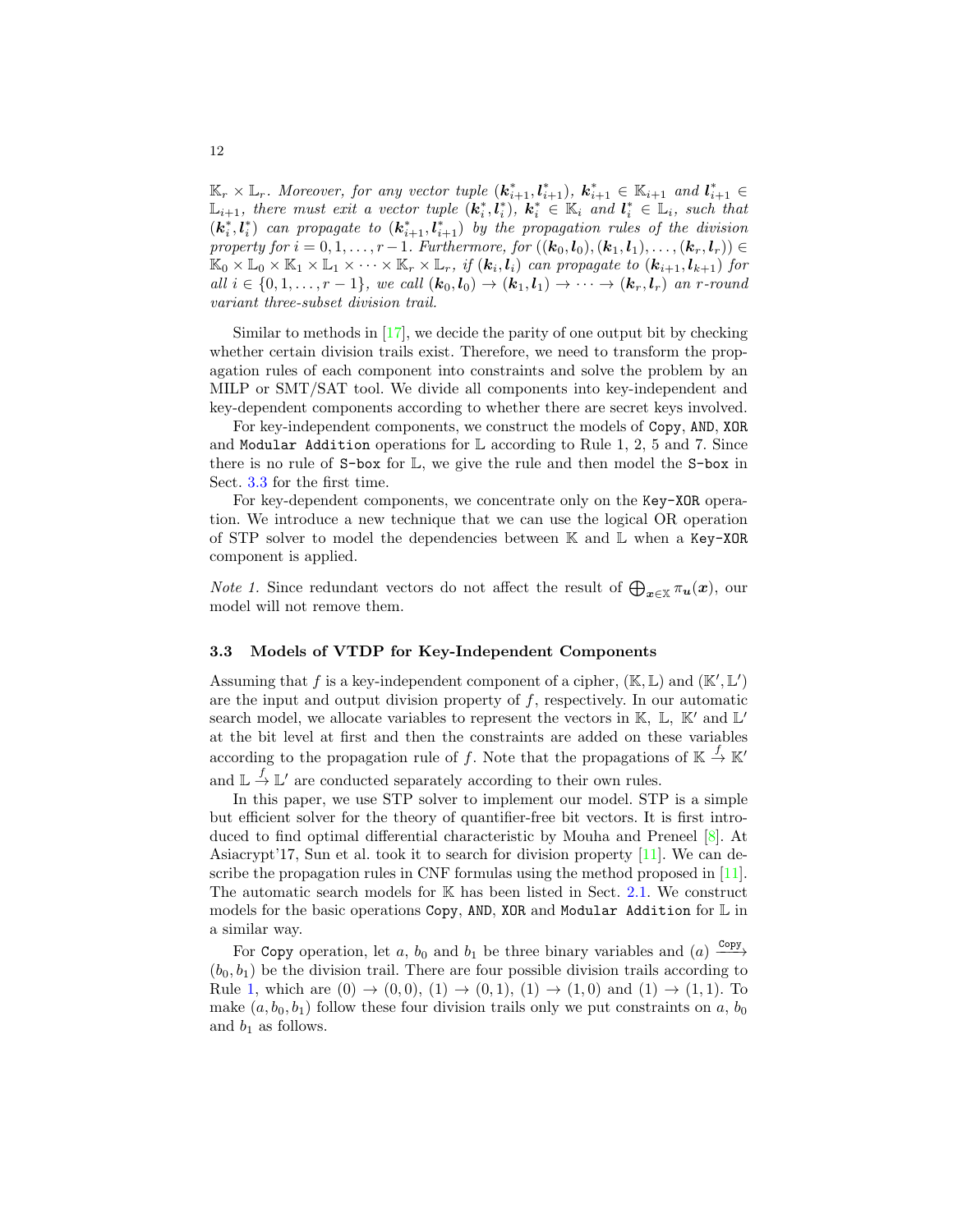**Model 5 (Bit-Based Copy for L)** Denote  $(a, b_0, b_1)$  a division trail of Copy function, the following logical equations are sufficient to evaluate the bit-based division trail through Copy operation,

$$
\left\{ \begin{aligned} a \vee b_0 \vee \bar{b}_1 &= 1 \\ \bar{a} \vee b_0 \vee b_1 &= 1 \\ a \vee \bar{b}_0 &= 1 \end{aligned} \right.
$$

.

For AND operation, let  $a_0$ ,  $a_1$  and b be three binary variables and  $(a_0, a_1) \stackrel{\text{AND}}{\longrightarrow}$ (b) be the division trail. There are two possible division trails according to Rule [2,](#page-5-1) which are  $(0,0) \rightarrow (0)$  and  $(1,1) \rightarrow (1)$ , To make  $(a_0, a_1, b)$  follow these two division trails only we add constrains on  $a_0$ ,  $a_1$  and b as follows.

**Model 6 (Bit-Based AND for L)** Denote  $(a_0, a_1, b)$  a division trail of AND function, the following logical equations are sufficient to evaluate the bit-based division trail trough AND operation,

$$
\begin{cases} a_0 = b \\ a_1 = b \end{cases}.
$$

For XOR operation, we follow the Rule [7](#page-9-2) rather than Rule [3,](#page-6-1) let  $a_0$ ,  $a_1$  and b be three binary variables and  $(a_0, a_1) \xrightarrow{\text{XOR}} (b)$  be the division trail. There are three possible division trails according to Rule [7,](#page-9-2) which are  $(0, 0) \rightarrow (0), (0, 1) \rightarrow (1)$ and  $(1,0) \rightarrow (1)$ . To make  $(a_0, a_1, b)$  follow these three division trails only we append constraints on  $a_0$ ,  $a_1$  and b as follows.

**Model 7 (Bit-Based Variant XOR for L)** Denote  $(a_0, a_1, b)$  a division trail of XOR function, the following logical equations are sufficient to evaluate the bitbased division trail trough XOR operation,

$$
\left\{ \begin{aligned} & a_0 \vee a_1 \vee \bar{b} = 1 \\ & \bar{a}_1 \vee b = 1 \\ & \bar{a}_0 \vee a_1 \vee b = 1 \\ & \bar{a}_0 \vee \bar{a}_1 \vee \bar{b} = 1 \end{aligned} \right. .
$$

Model 8 (Bit-Based Modular Addition for  $L$ ) The model of Modular Addition for  $\mathbb L$  is totally same with that for  $\mathbb K$  except that we use basic models of Copy, AND and variant XOR for  $\mathbb L$  rather than  $\mathbb K$ .

#### Modeling S-box for L

The rule to calculate all the division trails of an S-box for K was presented in  $[3,17]$  $[3,17]$ . Here we introduce the rules to find all the division trails for  $\mathbb{L}$ .

Let  $F: (\mathbb{F}_2)^m \to (\mathbb{F}_2)^n$  be a function of substitution composed of  $(f_1, f_2, \ldots, f_n)$ , where the input  $\boldsymbol{x} = (x_1, x_2, \dots, x_m)$  takes values of  $(\mathbb{F}_2)^m$ , and the output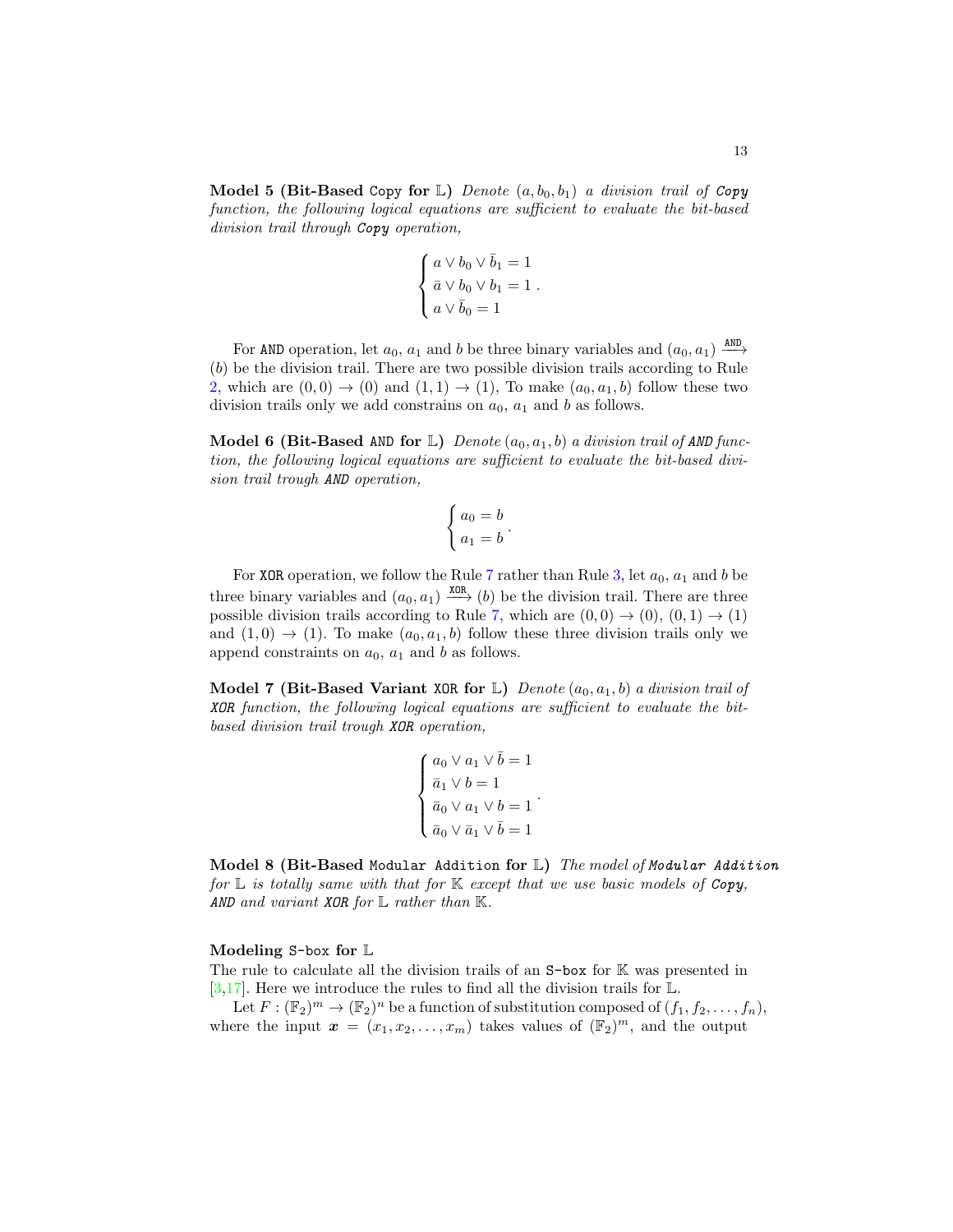$y = (y_1, y_2, \dots, y_n)$  is calculated as

$$
y_1 = f_1(x_1, x_2, \dots, x_m),
$$
  
\n
$$
y_2 = f_2(x_1, x_2, \dots, x_m),
$$
  
\n
$$
\vdots
$$
  
\n
$$
y_n = f_n(x_1, x_2, \dots, x_m).
$$

Similar to Rule [4,](#page-6-0) for each input vector  $u \in \mathbb{L}$ , we consider each output vector  $v \in \mathbb{F}_2^n$  seperately to derive all the valid division trails. According to Def. [2,](#page-5-2) for each vector  $v \in \mathbb{F}_2^n$ ,  $(u, v)$  is a valid division trail if the polynomial  $\pi_v(y)$ contains the monomial  $\pi_u(x)$  but does not contain the monomial  $\pi_{u'}(x)$  for any  $u'$  satisfying  $u' \succ u$ .

We give Algorithm [1](#page-13-0) to calculate all the valid division trails of S-box for  $\mathbb{L}$ .

<span id="page-13-0"></span>

| <b>Algorithm 1:</b> Calculating Division Trails of $S$ -box for $\mathbb{L}$                                                                                                                                                                                       |  |  |
|--------------------------------------------------------------------------------------------------------------------------------------------------------------------------------------------------------------------------------------------------------------------|--|--|
| <b>Input:</b> a vector $\boldsymbol{u}$ representing the input division property                                                                                                                                                                                   |  |  |
| <b>Output:</b> A set $\mathbb{L}$ of vectors representing the output division property                                                                                                                                                                             |  |  |
| $1 \mathbb{S} = {\overline{u}   \overline{u} \succ u};$                                                                                                                                                                                                            |  |  |
| 2 $F(X) = {\pi_{\bar{\mathbf{u}}}}(\mathbf{x})   \bar{\mathbf{u}} \in \bar{\mathbb{S}}$ ;                                                                                                                                                                          |  |  |
| 3 Allocate $\mathbb{L} = \varnothing$ ;                                                                                                                                                                                                                            |  |  |
| 4 for each $v \in \mathbb{F}_2^n$ do                                                                                                                                                                                                                               |  |  |
|                                                                                                                                                                                                                                                                    |  |  |
|                                                                                                                                                                                                                                                                    |  |  |
| 5 if $\pi_{\mathbf{v}}(\mathbf{y})$ does not contain any monomial in $F(X)$ and $\pi_{\mathbf{v}}(\mathbf{y})$ contains<br>6 $\left[\begin{array}{c} \pi_{\mathbf{u}}(\mathbf{x}) \text{ then} \\ \downarrow \mathbb{L} \leftarrow \mathbf{v}; \end{array}\right]$ |  |  |
|                                                                                                                                                                                                                                                                    |  |  |
| 7 return $\mathbb{L}$ :                                                                                                                                                                                                                                            |  |  |

To implement the model for S-box, firstly we use Algorithm [1](#page-13-0) to compute all the division trails. Then we need to describe these trails in STP solver. We define an array variable to store all the trails and then use this array to add constraints on the variables representing the input and output division property<sup>[2](#page-13-1)</sup>. We provide an example to describe the methods to implement the model in Appendix [C.](#page-22-0)

## 3.4 Model of VTDP for Key-XOR

For Key-XOR operation  $f_k$ , the input and output division properties are  $\{K, L\}$ and  $\{\mathbb{K}', \mathbb{L}'\}$ , respectively. In our model, we use four *n*-bit variables  $\mathcal{K}, \mathcal{L}, \mathcal{K}'$  and  $\mathcal{L}'$  to denote them, where n is the block size. Because the dependencies between

<span id="page-13-1"></span> $2$  We can implement the model of  $S$ -box using the exclusion method as those of Copy, AND and XOR, also.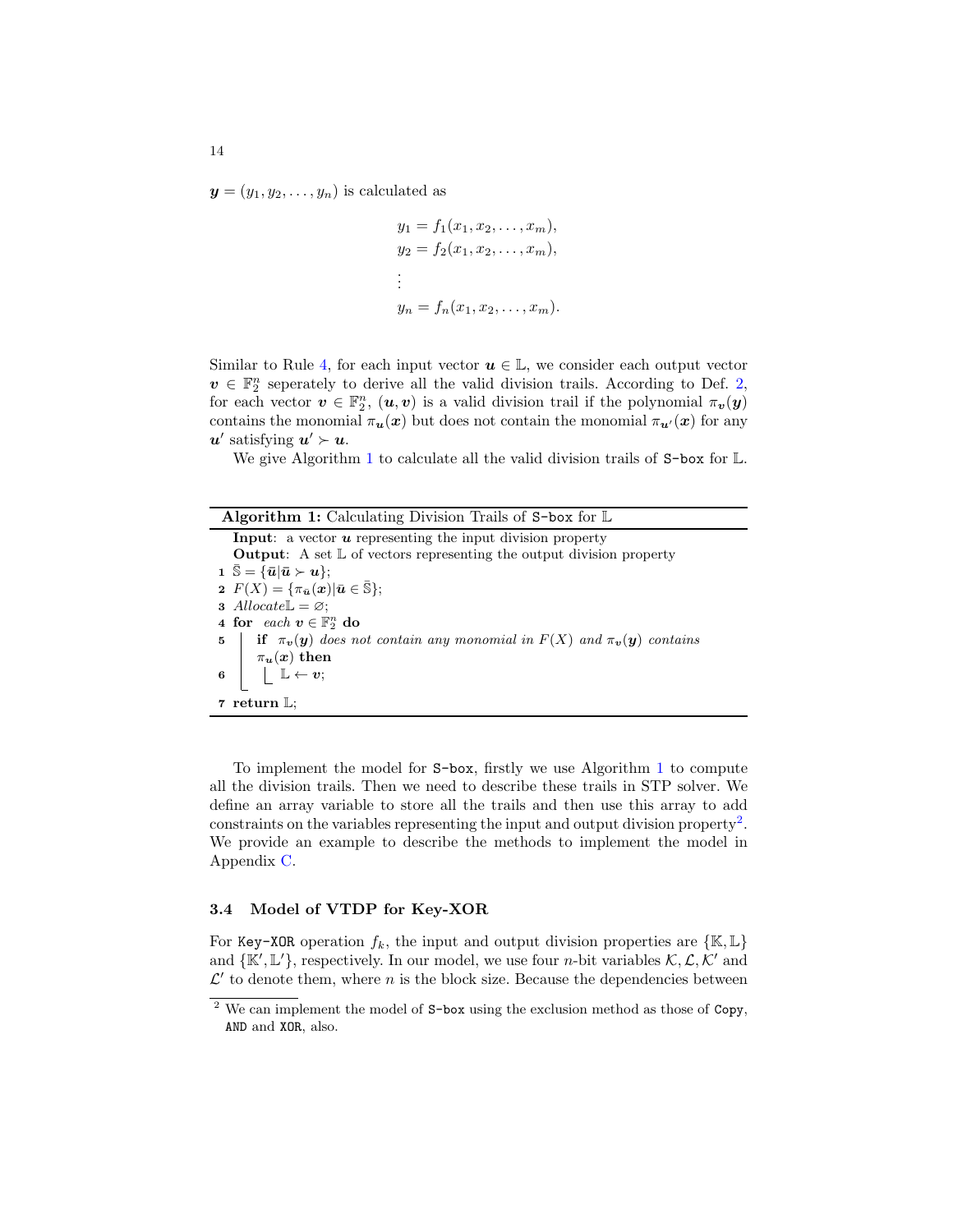$\mathbb K$  and  $\mathbb L$  work on the block rather than a single bit, we use *n*-bit variables rather than binary variables.

According to Rule [6,](#page-7-1)  $f_k$  does not affect the propagation from  $\mathbb L$  to  $\mathbb L'$ . Therefore, the constraint on  $\mathcal L$  and  $\mathcal L'$  is  $\mathcal L' = \mathcal L$ .

In many ciphers, round key is only XORed with a part of block. Without loss of generality, we assume that the round key is XORed with the left  $s (1 \leq s \leq n)$ bits. This operation can be divided into two steps.

1 Allocate *n*-bit variables  $V_j$  ( $j \in \{0, 1, 2, \ldots, s-1\}$ ). Check each bit of  $\mathcal{L}$ , i.e.,  $\mathcal{L}[0], \mathcal{L}[1], \ldots, \mathcal{L}[s-1],$  and assign  $\mathcal{V}_j$  as follows,

$$
\mathcal{V}_j = \begin{cases} \mathcal{L} \vee \mathbf{e}_j, & \text{if } \mathcal{L}[j] = 0, \\ \mathbf{1}, & otherwise, \end{cases}
$$

where  $e_j$  is an *n*-bit unit vector whose bit  $j$  is one and **1** is the vector with all components one. If  $\mathcal{L}[j] \neq 0$ , we set  $\mathcal{V}_j$  as 1 because we use the STP statement IF-THEN-ELSE to implement it, which follows a strict grammar. Note that 1 has no effect on the search results.

2 Let  $\{\mathcal{K}'\} = \{\mathcal{K}\}\cup \{\mathcal{V}_0\}\cup \{\mathcal{V}_1\}\cup \cdots \cup \{\mathcal{V}_{s-1}\}.$ 

In STP solver, we can implement the first step with an IF-THEN-ELSE branch statement as follows,

$$
\text{ASSERT } \mathcal{L}^j = \text{ IF } \mathcal{L}[j] = 0 \text{ THEN } \mathcal{L} \ \lor \ e_j \text{ ELSE 1 ENDIF};
$$

For the second step, we use the following statement with the logical OR operation in STP to implement,

$$
\text{ASSERT }\mathcal{K}'=\mathcal{K}\text{ OR }\mathcal{K}'=\mathcal{V}_0\text{ OR }\mathcal{K}'=\mathcal{V}_1\text{ OR }\ldots\text{ OR }\mathcal{K}'=\mathcal{V}_{s-1};
$$

Algorithm [2](#page-15-0) concludes the model of the Key-XOR operation.

Note 2. We just know that the STP solver supports the logical OR operation, so our model relies on it. However, any tool that can implement the two steps is suitable to our algorithm also.

#### 3.5 Initial and Stopping Rules for VTDP

#### Initial Rule

In [\[15\]](#page-20-4), to search for three-subset division property, Todo and Morii set the initial division property as  $(k = 1, l)$ , where the active bits of l are set as one or zero for constant bits. It is the same for VTDP. For example, if we find integral characteristic for SIMON32 using  $2^{31}$  chosen-plaintexts with first bit constant, the initial division property is then set as  $(k = 1, l = 7$ fffffff). Let  $((\mathcal{K}_0^0, \mathcal{K}_1^0, \ldots, \mathcal{K}_{n-1}^0), (\mathcal{L}_0^0, \mathcal{L}_1^0, \ldots, \mathcal{L}_{n-1}^0))$  denote the initial division property, where *n* is the block size. The constraints on  $\mathcal{K}_i^0$  and  $\mathcal{L}_i^0$  are

$$
\mathcal{K}_i^0 = 1, \text{for } i = 0, 1, 2, \dots, n - 1.
$$
  

$$
\mathcal{L}_i^0 = \begin{cases} 1, & \text{if the } i \text{-th bit is active,} \\ 0, & \text{otherwise.} \end{cases}
$$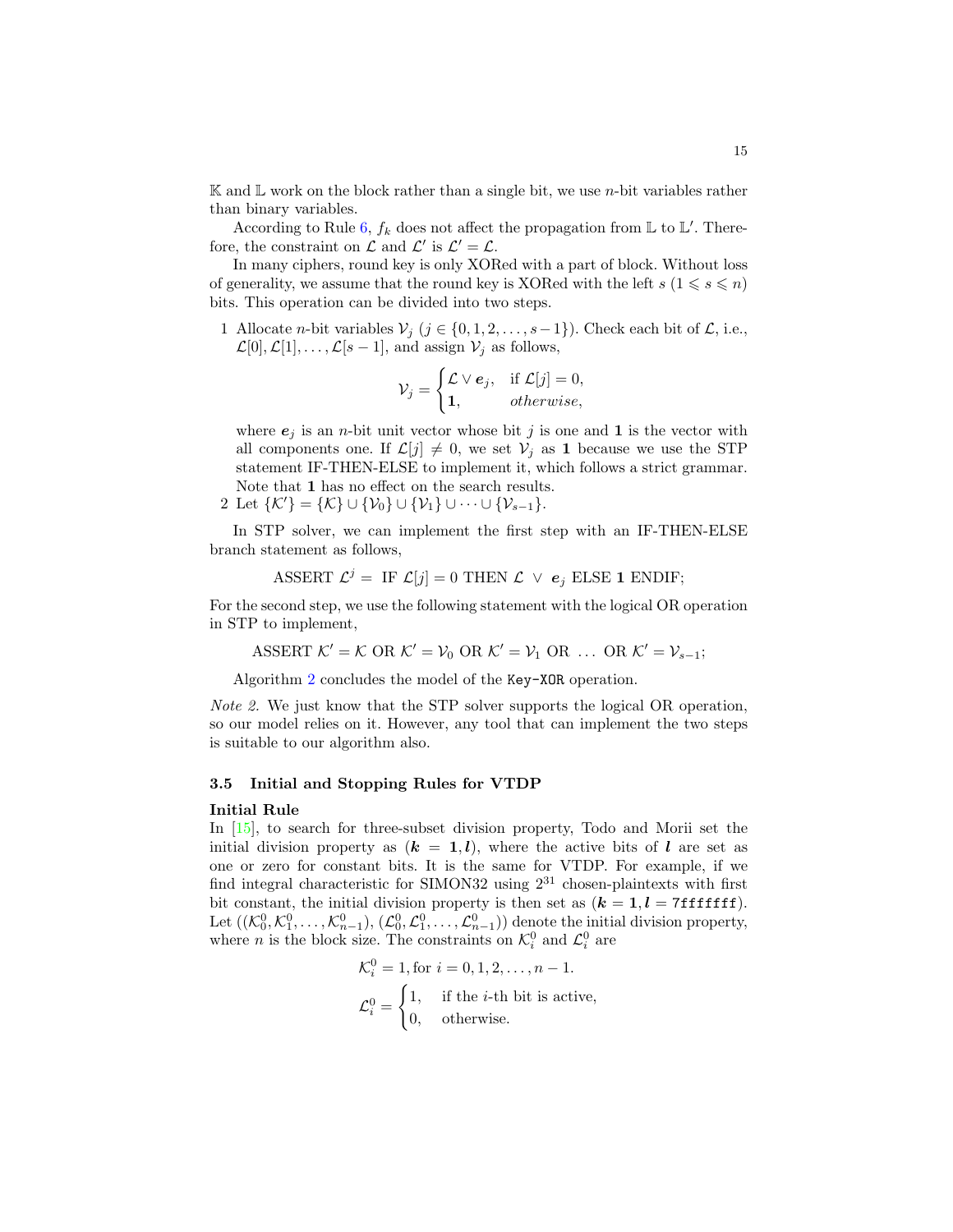Algorithm 2: Generating Constraints of Propagation Rule of Key-XOR

<span id="page-15-0"></span>Input: *n*-bit variables  $K, K', \mathcal{L}, \mathcal{L}'$ . Output: A set  $\mathbb C$  with constraints on  $\mathcal K, \mathcal K', \mathcal L, \mathcal L'.$ 1 Allocate  $\mathbb C$  as  $\varnothing$ ;  $2 \mathbb{C} \leftarrow \mathcal{L}' = \mathcal{L};$ 3 Allocate *n*-bit variables  $V_j$   $(j = 0, 1, \ldots, s - 1);$ 4 for  $j = 0; j < s; j = j + 1$  do 5 if  $\mathcal{L}[j] = 0$  then 6  $\bigcup \mathbb{C} \leftarrow \mathcal{V}_j = \mathcal{L} \vee e_j;$  $7 \vert$  else  $\begin{array}{c|c} \mathbf{8} & \begin{array}{|c} \hline \end{array} & \mathbb{C} \leftarrow \mathcal{V}_j = \mathbf{1}; \end{array}$ 9  $\mathbb{C} \leftarrow \mathcal{K}' = \mathcal{K}$  OR  $\mathcal{K}' = \mathcal{V}_0$  OR  $\mathcal{K}' = \mathcal{V}_1$  OR  $\cdots$  OR  $\mathcal{K}' = \mathcal{V}_{s-1}$ ; <sup>10</sup> return C;

### Stopping Rule

Our automatic search model only focuses on the parity of one output bit. Without loss of generality, we consider the  $i_0$ -th output bit. According to Def. [2,](#page-5-2) the first step is to examine whether there is a unit vector  $e_{i_0} \in \mathbb{K}$  for the r-th round, so we only need to set the constraints on  $(\mathcal{K}_0^r, \mathcal{K}_1^r, \ldots, \mathcal{K}_{n-1}^r)$  as follows,

$$
\mathcal{K}_i^r = \begin{cases} 1, & \text{if } i = i_0, \\ 0, & \text{otherwise.} \end{cases}
$$

If the constraint problem has solutions, the  $i_0$ -th bit is unknown, and our algorithm stops. Otherwise, we need to remove the constraints on  $\mathcal{K}_i^r$   $(0 \leq i \leq n-1)$ and add the following constraints on  $(\mathcal{L}_0^r, \mathcal{L}_1^r, \ldots, \mathcal{L}_{n-1}^r),$ 

$$
\mathcal{L}_i^r = \begin{cases} 1, & \text{if } i = i_0, \\ 0, & \text{otherwise.} \end{cases}
$$

If there is still no solution, the  $i_0$ -th bit is balanced, otherwise the parity of the  $i_0$ -th bit is even or odd.

#### 3.6 Connection between Key-Independent and Key-XOR Components

Note that we use bit-level variables to model the key-independent components in Sect. [3.3,](#page-11-0) but the implementations for key-XOR are based on  $n$ -bit variables. Therefore, in order to connect bit variables and  $n$ -bit variables, the concatenation operation "@" in STP is used to link them. Let the bit variables  $(\mathcal{L}_0,\mathcal{L}_1,\ldots,\mathcal{L}_{n-1})$  denote the output division property for L of a key-independent component, whose following operation is Key-XOR with input division property  $\mathcal{L}' \in \mathbb{F}_2^n$ . The link constraint on them is

$$
\text{ASSERT }\mathcal{L}'=\mathcal{L}_0@ \mathcal{L}_1@ \ldots @ \mathcal{L}_{n-1};
$$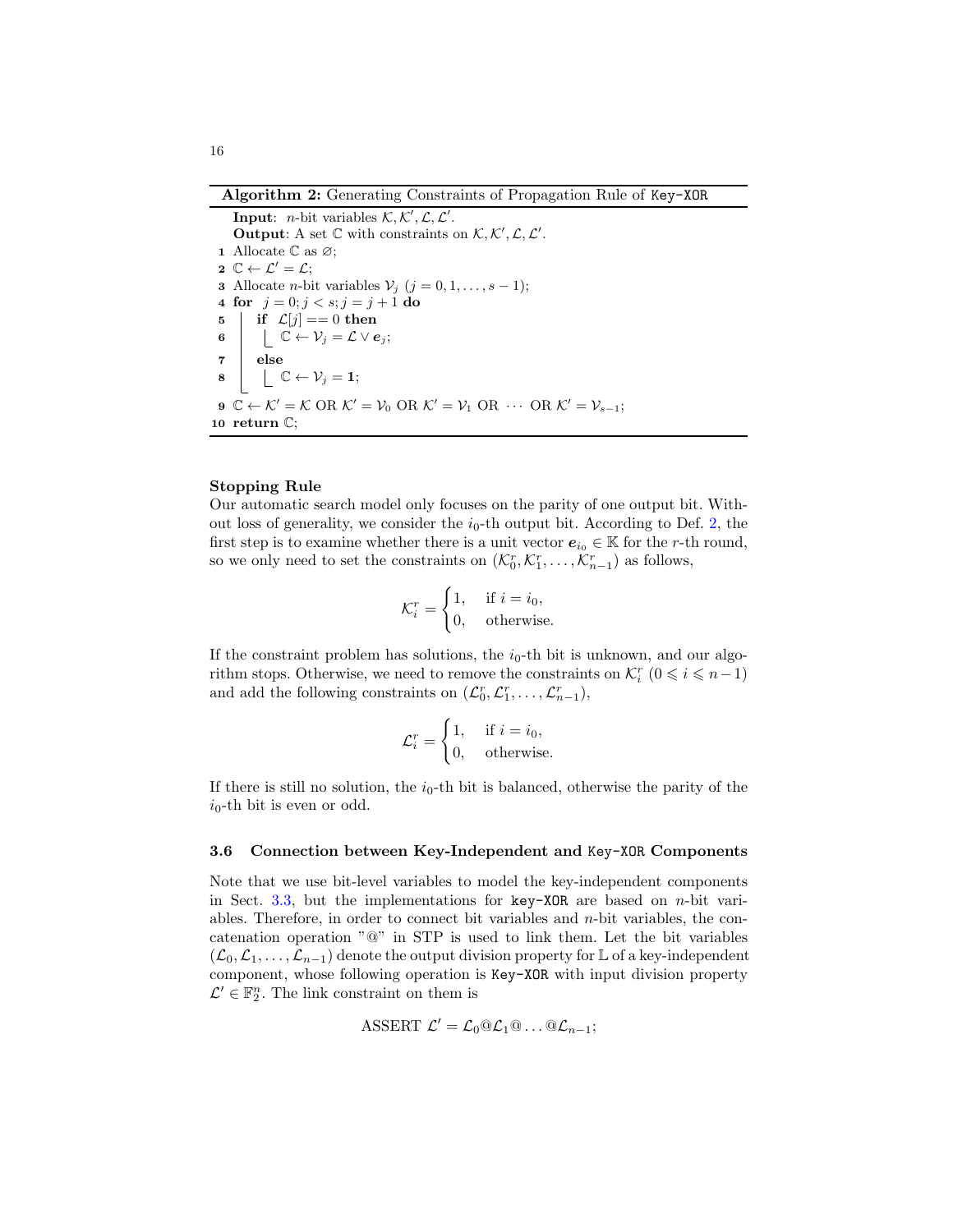Conversely, if  $\mathcal{L}'$  is the output of Key-XOR while  $(\mathcal{L}_0, \mathcal{L}_1, \ldots, \mathcal{L}_{n-1})$  are the input of next key-independent component, we use the statement above, too.

#### 3.7 Automatic Search Algorithm

In this subsection, we present the whole algorithm to decide the parity of the  $i_0$ -th output bit with the given initial input division property  $\mathcal{D}_{k,l}^{1^n}$  for an *n*-bit cipher. Firstly, we allocate all round variables and auxiliary variables with STP language. Secondly, all the constraints are set on these variables according to our models. At last, the variables related to the initial and stopping division property are constrained more according to the initial and stopping rules. We illustrate the whole framework in Algorithm [3.](#page-24-0)

Since our algorithm is designed to decide one bit balanced or not, we can run the STP program paralleling to find integral distinguishers for r-round cipher.

## <span id="page-16-0"></span>4 Applications

In this section, we apply our model to SIMON, SIMECK, SIMON(102), SPECK, PRESENT and KATAN/KTANTAN. All our experiments are implemented on a server with 48 Intel(R) Xeon(R) CPU E5-2670 v3  $@$  2.30GHz and 96 GB memory. And some of the programs run in a parallel way as long as the memory is enough. In our illustrations, the character '?' represents unknown, '\*' represents even or odd and '0' stands for even. All the programs for these algorithms are public in website [https://github.com/VTDP/submission\\_for\\_ctrsa/](https://github.com/VTDP/submission_for_ctrsa/).

#### <span id="page-16-1"></span>4.1 VTDP of SIMON-Like Ciphers

SIMON [\[1\]](#page-19-2) is a family of lightweight block ciphers published by the U.S. National Security Agency (NSA) in 2013. SIMON adopts Feistel structure and it has a very compact round function which only involves bit-wise And, XOR and Circular Shift. The structure of one round SIMON encryption is depicted in Fig. [2](#page-24-1) where  $S<sup>i</sup>$  denotes left circular shift by i bits. According to the block size, SIMON family is composed of SIMON32, SIMON48, SIMON64, SIMON96, SIMON128.

For SIMON32, we identify a 15-round integral characteristic which is as follows,

## $(7fff,fff) \stackrel{14r}{\longrightarrow} (????7,????7,????7,????7,?*??7,????7,**??7,????4).$

Then we can encrypt the corresponding  $2^{31}$  chosen-plaintexts and determine the three bits represented by '\*' are all even, which is the same result as that in  $[15]$ . However, our automatic algorithm takes about 27 seconds which is much more efficient than that in [\[15\]](#page-20-4). Unfortunately, the results for  $\text{SIMON48/64/96/128}$ with VTDP have no improvements compared with the previous distinguishers.

SIMECK is a family of lightweight block cipher proposed at CHES'15 [\[18\]](#page-20-10). The round function of SIMECK is very like SIMON except the rotation constants. We apply our automatic search algorithm to 15-, 18- and 21-round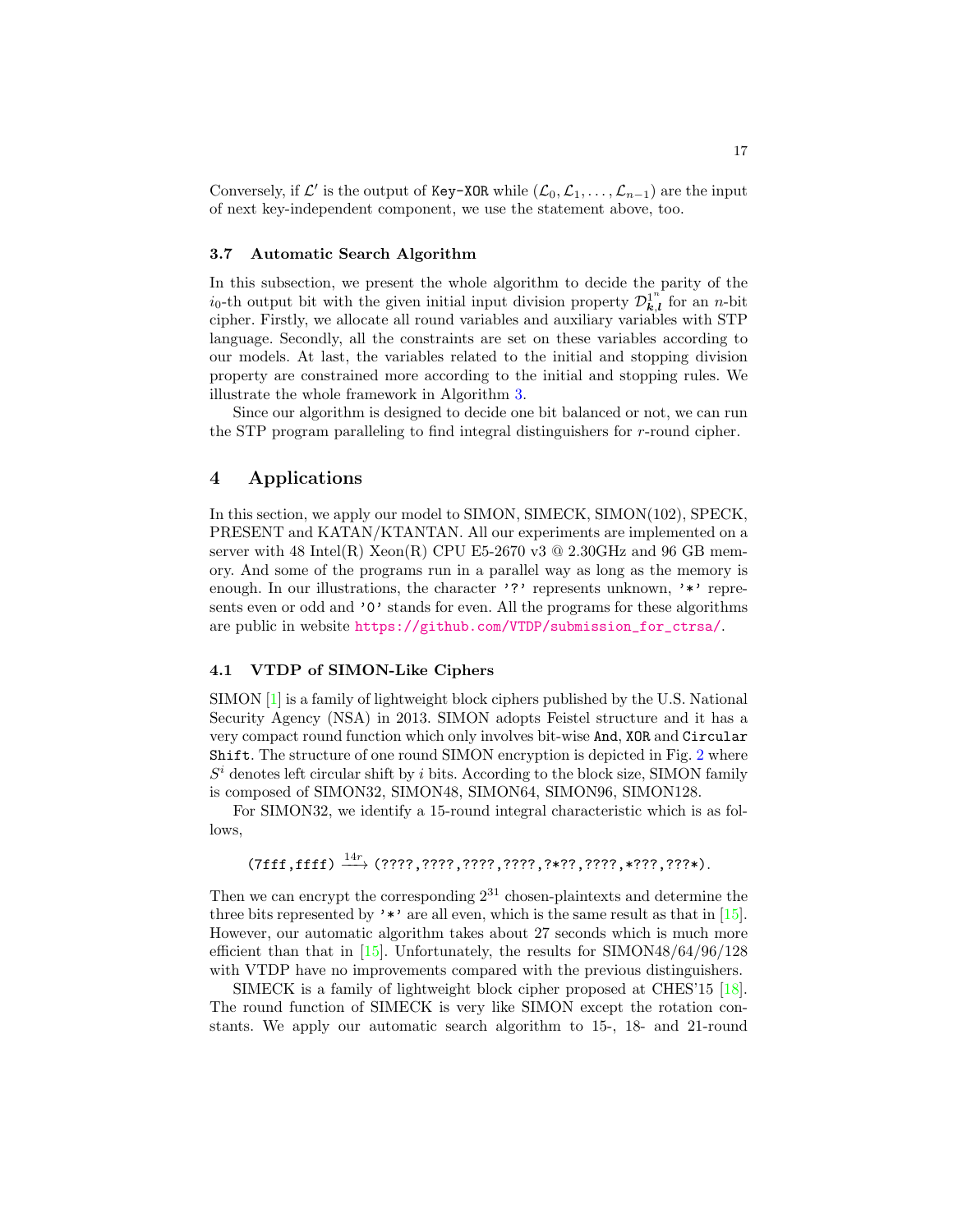SIMECK32/48/64, respectively. All the integral characteristics from our algorithm are the same as those found by Xiang *et al.*.

In [\[7\]](#page-20-11), another variant of SIMON family named SIMON(102) is proposed with rotation constants  $(1,0,2)$ .

For 20-round SIMON32(102), we find the following improved integral distinguisher

 $(7fff,fff) \stackrel{19r}{\longrightarrow} (????7,????7,????7,????7,0*??7,????7,????7,????*,$ 

which has two additional odd or even parity bits compared with the previous best results,

 $(7fff,fff) \xrightarrow{19r} (????,????,????,????,0????,????,????,????.$ 

Similarly, for 28-round SIMON48(102) and 35-round SIMON64(102), a new distinguisher with two extra odd or even parity bits have been found, respectively.

```
(7\texttt{ff},\texttt{fff},\texttt{fff}) \xrightarrow{27r}(????,????,????,????,????,????,0*??,????,????,????,???*).
(7{\tt ff}, {\tt ffff}, {\tt ffff}, {\tt ffff}) \stackrel{35r}{\longrightarrow}(????,????,????,????,????,????,????,????, 0*??,????,????,????,????,????,????,???*).
```
## <span id="page-17-0"></span>4.2 VTDP of ARX Cipher SPECK

SPECK [\[1\]](#page-19-2) is a family of lightweight block ciphers published by NSA, too. Different from SIMON, SPECK takes the Modular Addition as its nonlinear operation. According to the block size, SPECK family has 5 members, SPECK32, SPECK48, SPECK64, SPECK96 and SPECK128. Fig. [2](#page-24-1) shows one round of SPECK where  $S^i$  means left circular shift by i bits and  $\boxplus$  represents the Modular Addition operation.

For SPECK32, there only exists one two-subset bit-based integral distinguisher for 6 rounds with  $2^{31}$  chosen-plaintexts as follows,

(ffff,ffdf) <sup>6</sup><sup>r</sup> −→ (????,????,????,???0,????,????,????,????).

However, based on VTDP, we can find one more distinguisher besides the above one,

(ffff,ffbf) <sup>6</sup><sup>r</sup> −→ (????,????,????,???\*,????,????,????,????).

#### 4.3 VTDP of S-Box Based Cipher PRESENT

PRESENT [\[2\]](#page-19-5) is an SP-network block cipher, of which the linear layers are bit permutations.

18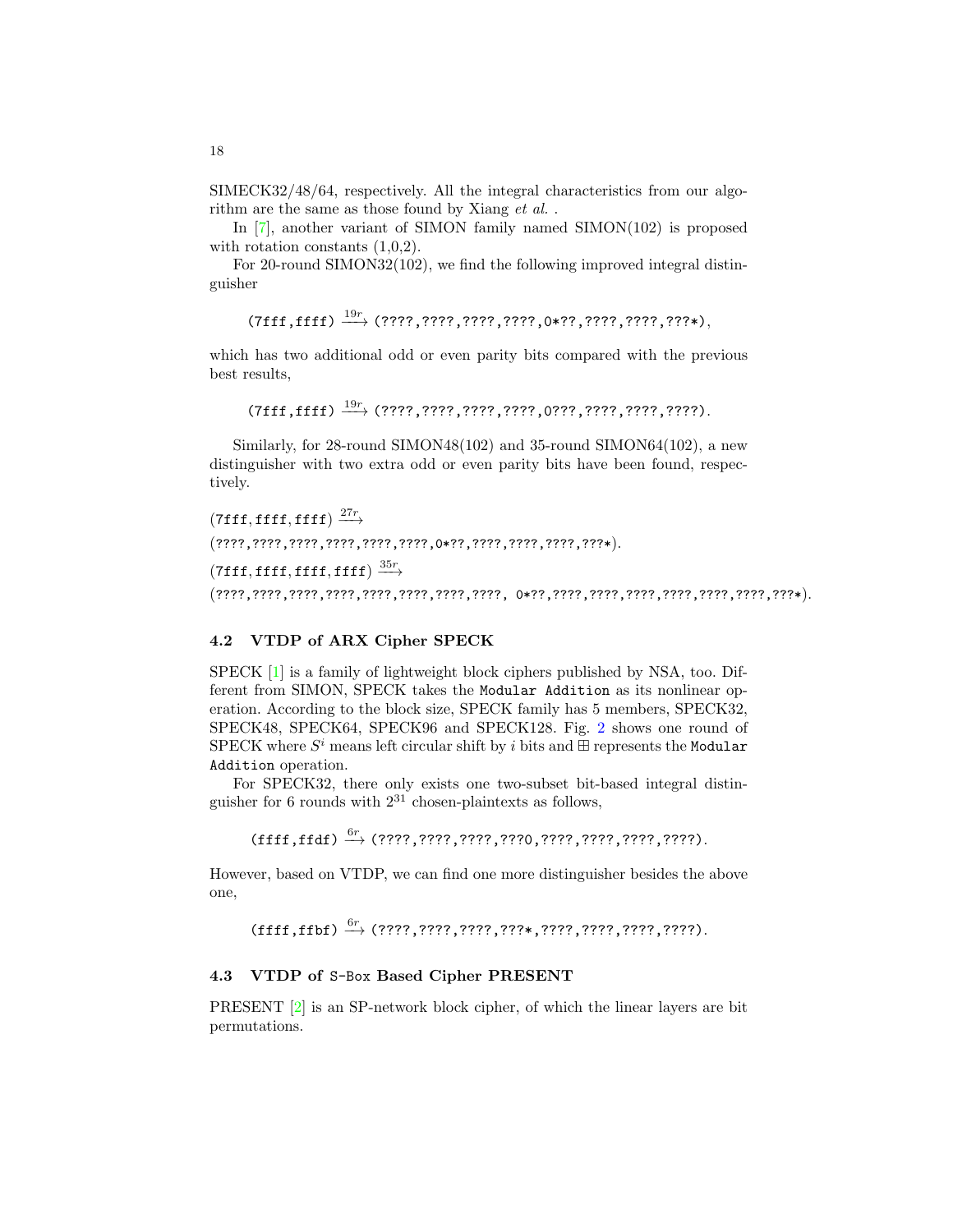In  $[17]$ , Xiang *et al.* found a 9-round integral distinguisher with  $2^{60}$  chosenplaintexts under the two-subset division property framework. Our algorithm achieves the same result. Furthermore, If we use more data complexity such as 2 <sup>63</sup> chosen-plaintexts with the leftmost 63 bits active, we find a new distinguisher with 28 balanced bits which is listed as follows,

## $(\operatorname{ffff}, \operatorname{ffff}, \operatorname{ffff}, \operatorname{fffe}) \stackrel{9r}{\longrightarrow}$

(???0,???0,???0,0000,???0,???0,???0,0000,???0,???0,???0,0000,???0,???0,???0,0000).

Note that this distinguisher can be found by Xiang *et al.*'s model.

#### <span id="page-18-0"></span>4.4 VTDP of KATAN/KTANTAN Family

KATAN and KTANTAN [\[4\]](#page-19-3) are two families of hardware oriented block ciphers and have three variants of 32-bit, 48-bit, 64-bit block. KATAN/KTANTAN takes a very simple structure composed of two LFSR's which is depicted in Fig. [3.](#page-25-0)

KATAN/KTANTAN32, 48, 64 conduct the round function once, twice and three times in one round with the same round key, respectively. The only difference between KATAN and KTANTAN is the key schedule.

Compared with the previous results [\[9\]](#page-20-6), we obtained the longer integral distinguishers for KATAN/KTANTAN32 and 48 with our automatic algorithm for VTDP. Moreover, our identified integral characteristic for  $72\frac{1}{3}$ -round KATAN/KTANTAN64 has two more balanced bits.

For KATAN/KTANTAN32, Sun et al. found the following 99-round integral characteristic with the two-subset division property [\[9\]](#page-20-6),

 $(\mathrm{fffb},\mathrm{fff}) \xrightarrow{99r} (????,????7,????7,????7,????7,????77,????7,????$ 

However, our new distinguishers based on VTDP are listed as follows,

(fffb, ffff) <sup>100</sup><sup>r</sup> −−−→ (????,????,????,????,????,????,????,??\*0), (fffb, ffff) <sup>101</sup><sup>r</sup> −−−→ (????,????,????,????,????,????,????,???\*).

For 64- and  $72\frac{1}{2}$ -round KATAN/KTANTAN48 and KATAN/KTANTAN64, respectively, the search program requires too much time to get VTDP. Therefore, we introduce a compromising strategy to simplify some propagation of vectors. For two-subset division property, we only trace K, but for three-subset division property,  $\mathbb K$  and  $\mathbb L$  are considered. In general, the program of two-subset division property will take less time than that of the three-subset one. In our program, we can trace  $\mathbb K$  and  $\mathbb L$  for the first N rounds only; and append  $\boldsymbol{u}$  to  $\mathbb K$  for all  $u \in \mathbb{L}$  at the N-th round; then trace the modified K merely. Since after N rounds, the program becomes a two-subset division property, the stopping rules should follow that of the two-subset division property.

With the compromising strategy, we still find better integral distinguishers for KATAN/KTANTAN48 and 64 than those in [\[9\]](#page-20-6).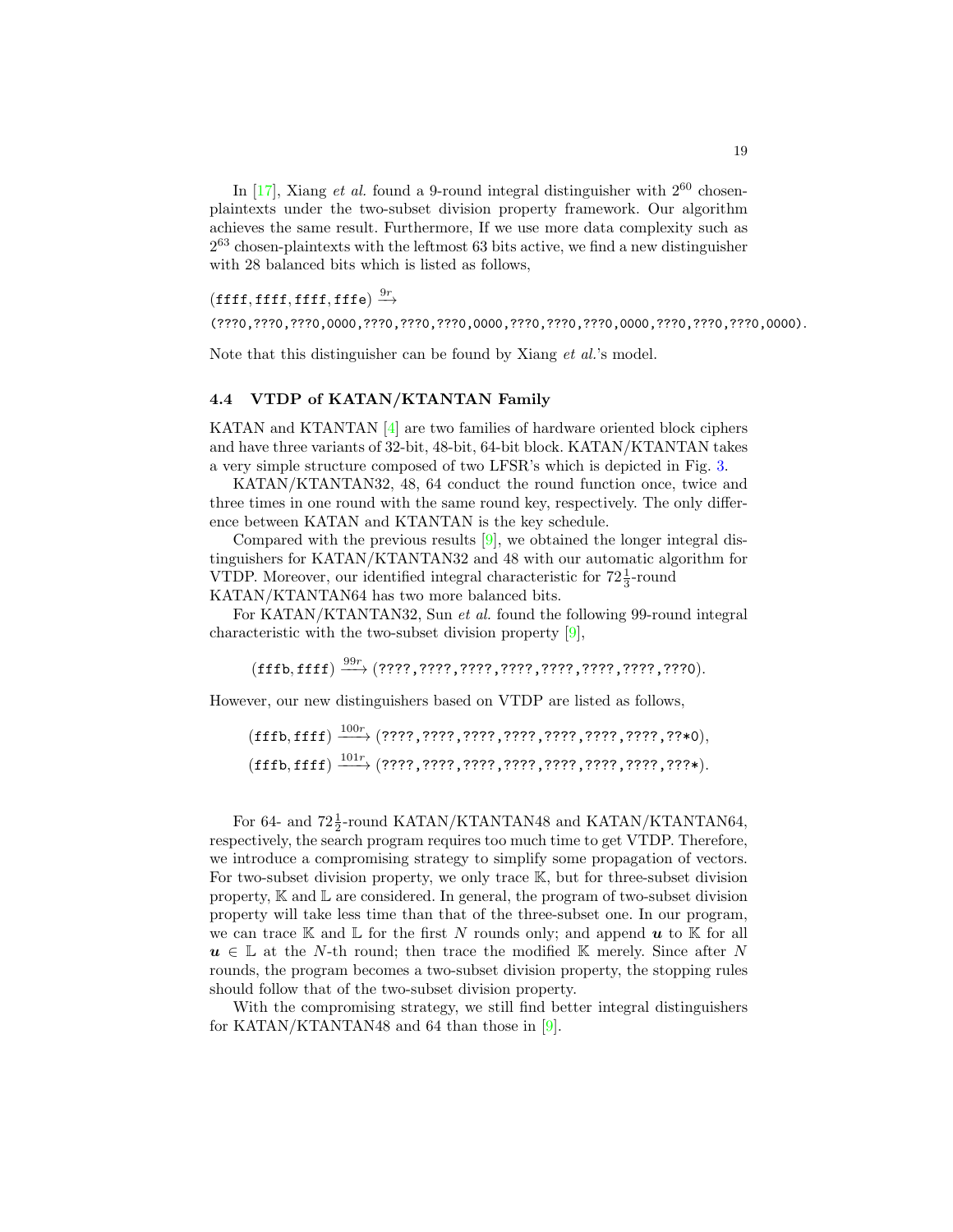For 64-round KATAN/KTANTAN48, the distinguisher we found is presented as follows  $(N = 100)$ ,

> $(\tt{fff}, \tt{eff}, \tt{fff}) \xrightarrow{64r}$ (????,????,????,????,????,????,????,????,????,????,???0),

which covers half more round than that in  $[9]$ . For KATAN/KTANTAN64, we find the same length of integral distinguisher with the previous best one [\[9\]](#page-20-6) but ours has one more balanced bit as follows  $(N = 50)$ ,

```
(\mathtt{ffff}, \mathtt{ffbf}, \mathtt{ffff}, \mathtt{ffff}) \xrightarrow{72.3r}(????,????,????,????,????,????,????,????,????,????,????,????,????,????,??00).
```
## <span id="page-19-4"></span>5 Conclusions

In this paper, we proposed an automatic search model for a variant of threesubset division property and it can be applied to ciphers with large block sizes. Furthermore, we give the rules of S-box and Modular Addition for L, which extend the usage of three-subset division property. With this model, the better integral distinguishers have been found compared with the previous results.

## Acknowledgement

The authors would like to thank Yosuke Todo for his important help to this paper. This work is supported by National Cryptography Development Fund (M-MJJ20170102), National Natural Science Foundation of China (Grant No.61572293) and Major Scientific and Technological Innovation Projects of Shandong Province, China (2017CXGC0704).

## References

- <span id="page-19-2"></span>1. Ray Beaulieu, Douglas Shors, Jason Smith, Stefan Treatman-Clark, Bryan Weeks, and Louis Wingers. The SIMON and SPECK lightweight block ciphers. In PADAC, 2015, pages 175:1–175:6, 2015.
- <span id="page-19-5"></span>2. Andrey Bogdanov, Lars R. Knudsen, Gregor Leander, Christof Paar, Axel Poschmann, Matthew J. B. Robshaw, Yannick Seurin, and C. Vikkelsoe. PRESENT: an ultra-lightweight block cipher. In CHES 2007, pages 450–466, 2007.
- <span id="page-19-0"></span>3. Christina Boura and Anne Canteaut. Another view of the division property. In CRYPTO 2016, pages 654–682, 2016.
- <span id="page-19-3"></span>4. Christophe De Cannière, Orr Dunkelman, and Miroslav Knezevic. KATAN and KTANTAN - A family of small and efficient hardware-oriented block ciphers. In CHES 2009, pages 272–288, 2009.
- <span id="page-19-1"></span>5. Yuki Funabiki, Yosuke Todo, Takanori Isobe, and Masakatu Morii. Improved integral attack on HIGHT. In ACISP 2017, pages 363–383, 2017.

20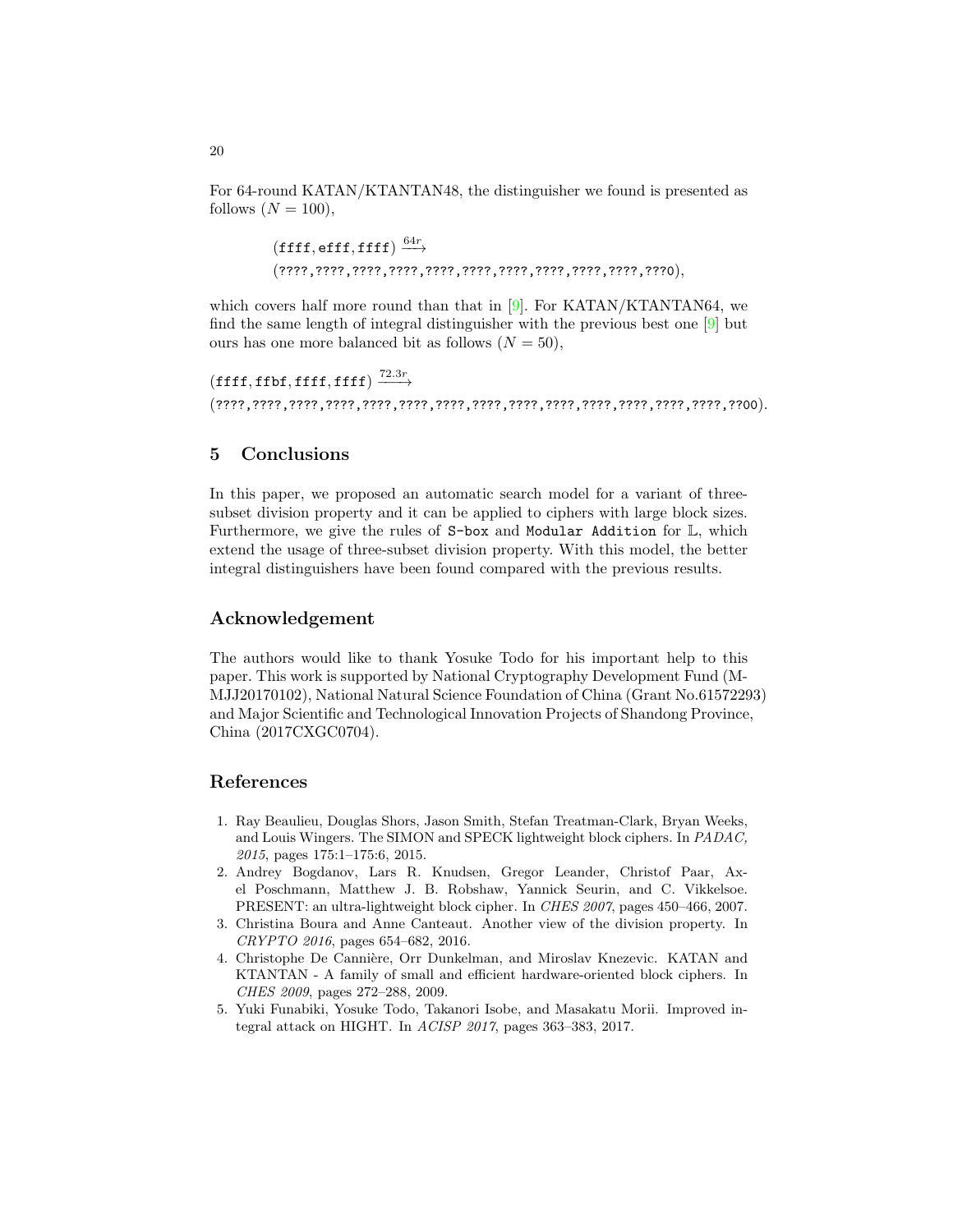- <span id="page-20-0"></span>6. Lars R. Knudsen and David A. Wagner. Integral cryptanalysis. In FSE 2002, pages 112–127, 2002.
- <span id="page-20-11"></span>7. Stefan Kölbl, Gregor Leander, and Tyge Tiessen. Observations on the SIMON block cipher family. In CRYPTO 2015, pages 161–185, 2015.
- <span id="page-20-12"></span>8. Nicky Mouha and Bart Preneel. Towards finding optimal differential characteristics for arx: Application to salsa20. Cryptology ePrint Archive, Report 2013/328, 2013.
- <span id="page-20-6"></span>9. Ling Sun, Wei Wang, Ru Liu, and Meiqin Wang. Milp-aided bit-based division property for arx-based block cipher. IACR Cryptology ePrint Archive, 2016:1101, 2016.
- <span id="page-20-7"></span>10. Ling Sun, Wei Wang, and Meiqin Wang. Milp-aided bit-based division property for primitives with non-bit-permutation linear layers. IACR Cryptology ePrint Archive, 2016:811, 2016.
- <span id="page-20-9"></span>11. Ling Sun, Wei Wang, and Meiqin Wang. Automatic search of bit-based division property for ARX ciphers and word-based division property. In ASIACRYPT 2017, pages 128–157, 2017.
- <span id="page-20-1"></span>12. Yosuke Todo. Structural evaluation by generalized integral property. In EURO-CRYPT 2015.
- <span id="page-20-2"></span>13. Yosuke Todo. Integral cryptanalysis on full MISTY1. In CRYPTO 2015, pages 413–432, 2015.
- <span id="page-20-3"></span>14. Yosuke Todo, Takanori Isobe, Yonglin Hao, and Willi Meier. Cube attacks on non-blackbox polynomials based on division property. In CRYPTO 2017, pages 250–279, 2017.
- <span id="page-20-4"></span>15. Yosuke Todo and Masakatu Morii. Bit-based division property and application to simon family. In Fast Software Encryption 2016, pages 357–377, 2016.
- <span id="page-20-8"></span>16. Qingju Wang, Lorenzo Grassi, and Christian Rechberger. Zero-sum partitions of PHOTON permutations. IACR Cryptology ePrint Archive, 2017:1211, 2017.
- <span id="page-20-5"></span>17. Zejun Xiang, Wentao Zhang, Zhenzhen Bao, and Dongdai Lin. Applying MILP method to searching integral distinguishers based on division property for 6 lightweight block ciphers. In ASIACRYPT 2016, pages 648–678, 2016.
- <span id="page-20-10"></span>18. Gangqiang Yang, Bo Zhu, Valentin Suder, Mark D. Aagaard, and Guang Gong. The simeck family of lightweight block ciphers. In CHES 2015, pages 307–329, 2015.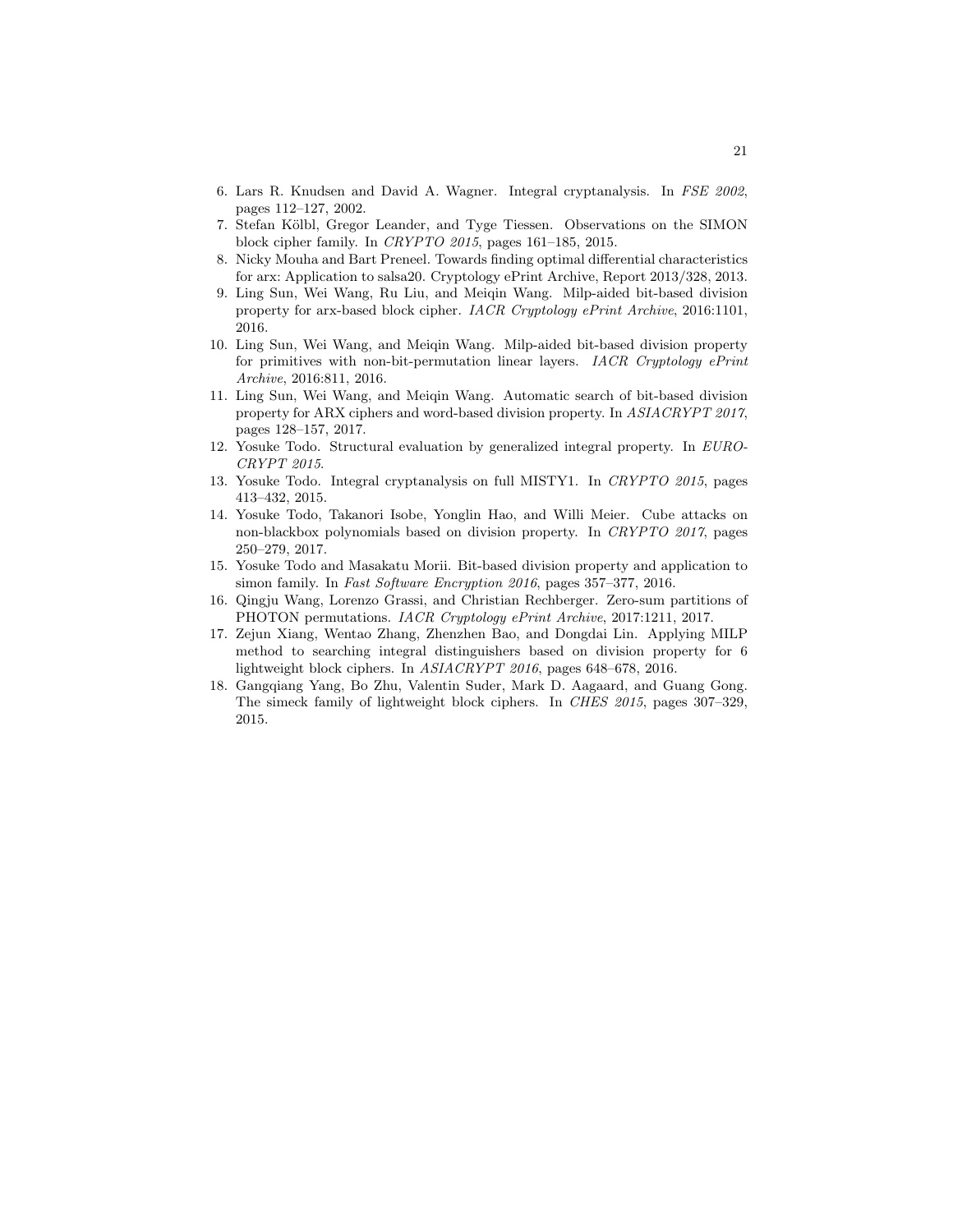## <span id="page-21-0"></span>A Specification of Modular Addition Rules

$$
\begin{pmatrix}\n(a_{n-1}) \frac{\text{copy}}{\text{copy}} (a_{n-1,0}, a_{n-1,1}) \\
(b_{n-1}) \frac{\text{copy}}{\text{copy}} (b_{n-1,0}, b_{n-1,1}) \\
(a_{n-1,0}, b_{n-1,0}) \frac{\text{amb}}{\text{amp}} (d_{n-1}) \\
(a_{n-1,1}, b_{n-1,1}) \frac{\text{amb}}{\text{amp}} (v_0) \\
(v_0) \frac{\text{copy}}{\text{opy}} (g_0, r_0) \\
(a_{n-2}) \frac{\text{copy}}{\text{opy}} (a_{n-2,0}, a_{n-2,1}, a_{n-2,2}) \\
(b_{n-2}) \frac{\text{copy}}{\text{opp}} (b_{n-2,0}, b_{n-2,1}, b_{n-2,2}) \\
(a_{n-i,0}, b_{n-i,0}, g_{i-2}) \frac{\text{amb}}{\text{map}} (d_{n-i}) \\
(a_{n-i,1}, b_{n-i,1}) \frac{\text{amb}}{\text{amp}} (v_{i-1}) \\
(a_{n-i,2}, b_{n-i,2}) \frac{\text{amb}}{\text{amp}} (m_{i-2}) \\
(m_{i-2}, r_{i-2}) \frac{\text{amb}}{\text{amp}} (m_{i-2}) \\
(v_{i-1}, q_{i-2}) \frac{\text{amb}}{\text{map}} (u_{i-2}) \\
(v_{i-1}, q_{i-2}) \frac{\text{comp}}{\text{map}} (a_{n-i-1,0}, a_{n-i-1,1}, a_{n-i-1,2}) \\
(b_{n-i-1}) \frac{\text{copy}}{\text{comp}} (a_{n-i-1,0}, b_{n-i-1,1}, b_{n-i-1,2}) \\
(a_{1,0}, b_{1,0}, g_{n-3}) \frac{\text{xon}}{\text{map}} (d_1) \\
(a_{1,1}, b_{1,1}) \frac{\text{amb}}{\text{map}} (v_{n-2}) \\
(a_{1,2}, b_{1,2}) \frac{\text{am}}{\text{map}} (m_{n-3}) \\
(m_{n-3}, r_{n-3}) \frac{\text{xon}}{\text{map}} (m_{n-3}) \\
(v_n - 2, q_{n-3}) \frac{\text{XBR}}{\text{map}} (d_0) \\
(a_0, b_0, w_{n-3}) \frac{\text{XBR}}{\text{map}} (d_0) \\
\end{pmatrix}
$$

where  $a_{i,j}, b_{i,j}, v_i, m_i, g_i, r_i, q_i$  and  $w_i$  are all auxiliary variables. We refer the readers to read [\[11\]](#page-20-9) for more information about their usage.

## <span id="page-21-1"></span>B Proof of Proposition 1

Proof. We divide all the situations into two categories.

- 1. If there is a division trail in  $\mathbb{K}_O$  which ends at the corresponding unit vector e, both the VTDP and OTDP will indicate that the parity of this bit is unknown.
- 2. If there is no any division trail in  $\mathbb{K}_O$  ending at  $e$ , the parity of this bit is indicated as not unknown (even or odd) according to the OTDP. Next, we divide the situations into two cases in terms of  $\mathbb{K}_V$ .

22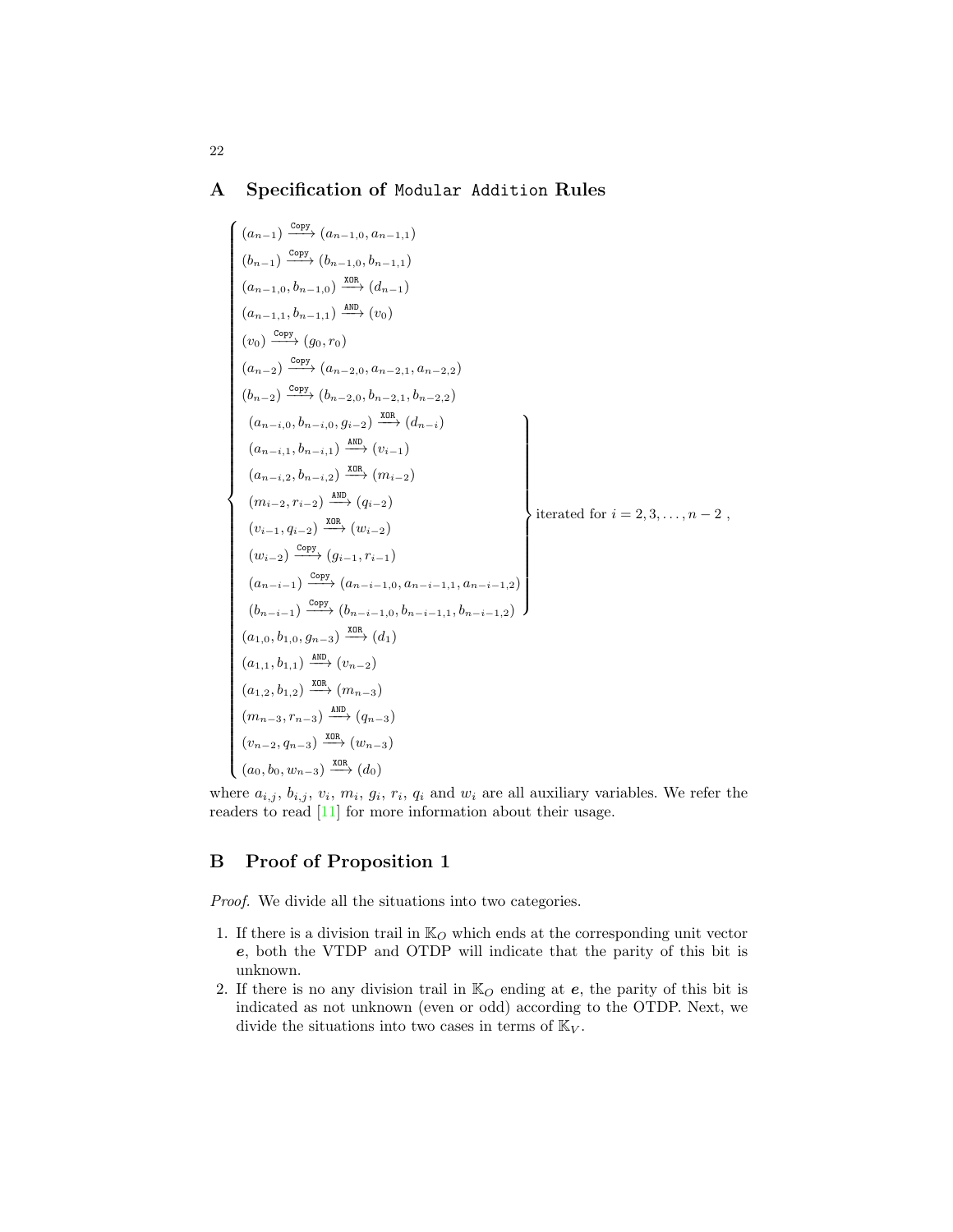- (a) If there is a division trail in  $\mathbb{K}_V$  which ends at  $e$ , the VTDP will determine the parity is unknown.
- (b) If there is no division trail in  $\mathbb{K}_V$  ending at e, the VTDP will indicate the parity of this bit is not unknown, either. Then we need to determine whether the parity of the bit is even or odd. Again, we divide the situations into two subcases according to  $\mathbb{L}_V$  and  $\mathbb{L}_O$ .
	- i. If there is at least a duplicated division trail which appears odd number of times in  $\mathbb{L}_O$  which ends at e, both VTDP and OTDP will indicate that the parity of this bit is odd.
	- ii. If there are only division trails occuring even number of times<sup>[3](#page-22-1)</sup> in  $\mathbb{L}_O$ ending at e, the parity of the bit is even definitely, but the result of VTDP will indicate that the parity of the bit is even or odd according to the fact whether there is a division trail ending at  $e$  in  $\mathbb{L}_V$ .

## <span id="page-22-0"></span>C Example for Implementation of S-box

*Example 1 (Division Trails for*  $\mathbb{L}$  *of PRESENT S-box)*. We list the divi-sion trails of PRESENT S-box for L in Table [2.](#page-23-0) Bit variables  $(\mathcal{L}_0, \mathcal{L}_1, \mathcal{L}_2, \mathcal{L}_3)$ and  $(\mathcal{L}'_0, \mathcal{L}'_1, \mathcal{L}'_2, \mathcal{L}'_3)^4$  $(\mathcal{L}'_0, \mathcal{L}'_1, \mathcal{L}'_2, \mathcal{L}'_3)^4$  denote the input and output division property for L. Firstly, we allocate an array variable as  $\mathcal{SBOX}$  with 4-bit index and 4-bit value in  $STP$  language<sup>[5](#page-22-3)</sup> as follows,

#### $SBOX: ARRAY$  BITVECTOR(4) OF BITVECTOR(4);

And then we assign values to each item of the array according to Table [2.](#page-23-0)

ASSERT  $\mathcal{SBOX}[\text{0h0}] = 0h0;$ ASSERT  $\mathcal{SBOX}[\text{Oh1}] = \text{Oh1};$ ASSERT  $\mathcal{SBOX}[\text{Oh3}] = \text{Oh5};$ 

. . .

. . .

```
ASSERT \mathcal{SBOX}[\text{Oh7}] = \text{Oh2 OR } \mathcal{SBOX}[\text{Oh7}] = \text{Oh3 OR } \cdots \text{ OR } \mathcal{SBOX}[\text{Oh7}] = \text{Ohd};
```
ASSERT  $\mathcal{SBOX}[\text{Ohf}] = \text{Ohf};$ 

At last, constraints on the input and output variables are set as follows,

ASSERT  $\mathcal{SBOX}[\mathcal{L}_0@ \mathcal{L}_1@ \mathcal{L}_2@ \mathcal{L}_3] = \mathcal{L}_0'@ \mathcal{L}_1'@ \mathcal{L}_2'@ \mathcal{L}_3';$ 

<span id="page-22-1"></span><sup>&</sup>lt;sup>3</sup> Including the situation of zero division trail.

<span id="page-22-2"></span><sup>&</sup>lt;sup>4</sup> About the subscript, when we describe the principle, we follow the style which starts from 1 [\[15\]](#page-20-4), but when we do the implementation, we start from 0.

<span id="page-22-3"></span><sup>5</sup> STP supports the SMT-LIBv2 and part of CVC language as its input. Our paper uses CVC language only but for simplicity, we call it STP language.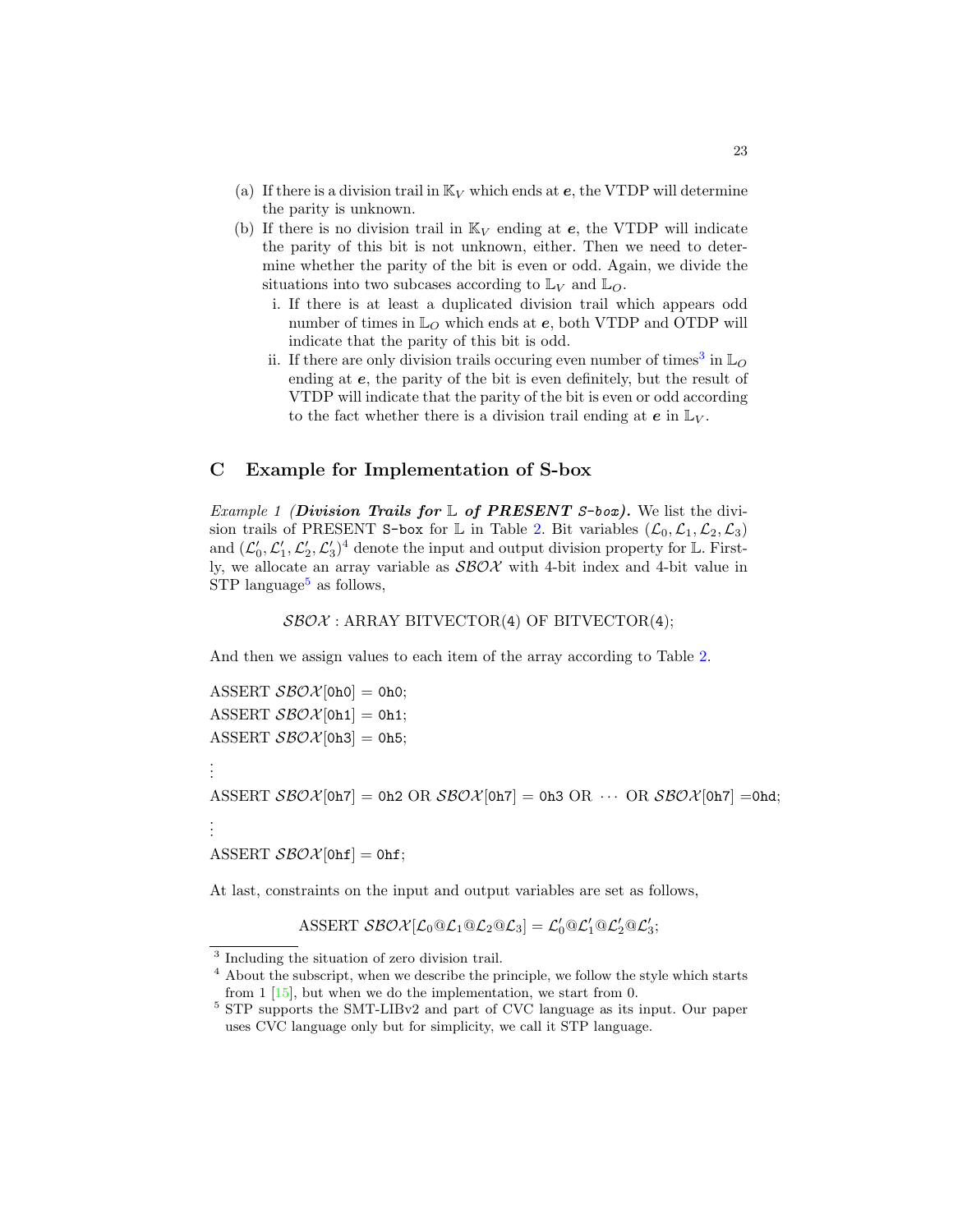where the character " $@$ " represents concatenation. According to Table [2,](#page-23-0) there is no division trail for input 0x2 and 0x4. Therefore, we need another two statements to exclude the two impossible input, where " $/$ =" means unequal.

> ASSERT  $\mathcal{L}_0 @ \mathcal{L}_1 @ \mathcal{L}_2 @ \mathcal{L}_3 = 0 h2;$ ASSERT  $\mathcal{L}_0 @ \mathcal{L}_1 @ \mathcal{L}_2 @ \mathcal{L}_3 = 0 \mathbf{h}4;$

|                 | Input Division Output Division                |
|-----------------|-----------------------------------------------|
| 0x0             | 0x0                                           |
| 0x1             | 0x1                                           |
| 0x2             |                                               |
| 0x3             | 0x5                                           |
| 0x4             |                                               |
| 0x5             | 0x5, 0xc                                      |
| 0x6             | 0x1, 0xa, 0xc                                 |
| 0x7             | 0x2, 0x3, 0x6, 0x8, 0x9, 0xb, 0xd             |
| 0x8             | 0x1                                           |
| 0x9             | 0x5                                           |
| 0xa             | 0x9                                           |
| 0x <sub>b</sub> | $0x2, 0x3, 0x4, 0x6, 0x7, 0x8, 0xa, 0xc, 0xd$ |
| 0xc             | 0x3, 0xc                                      |
| 0xd             | 0x2, 0x4, 0x7, 0x8, 0x9, 0xa, 0xe             |
| 0xe             | 0x5, 0x7, 0xb, 0xd, 0xe                       |
| 0xf             | 0xf                                           |

<span id="page-23-0"></span>Table 2. Division Trails of PRESENT S-box for L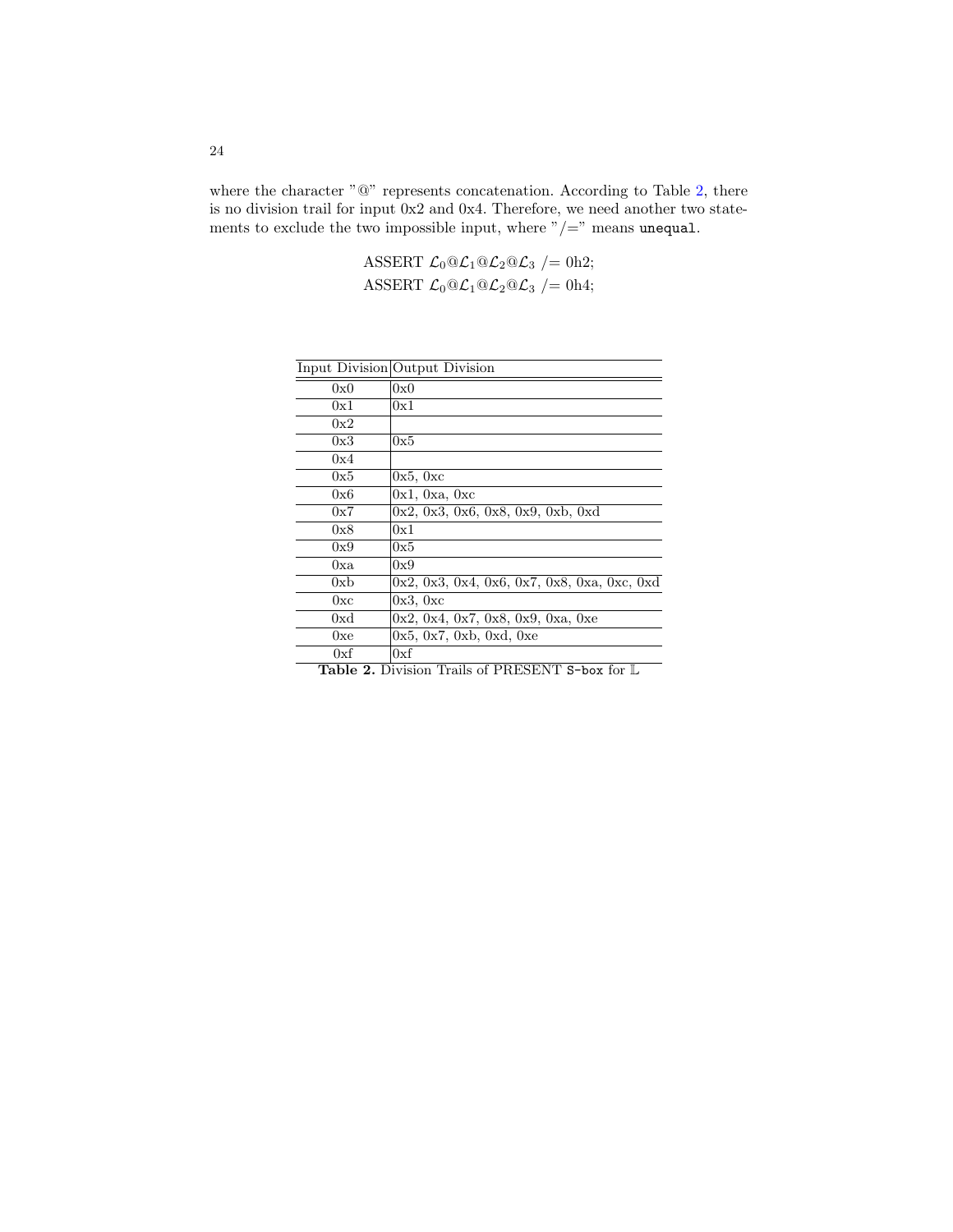<span id="page-24-0"></span>

<span id="page-24-1"></span>Fig. 2. Round function of SIMON and SPECK